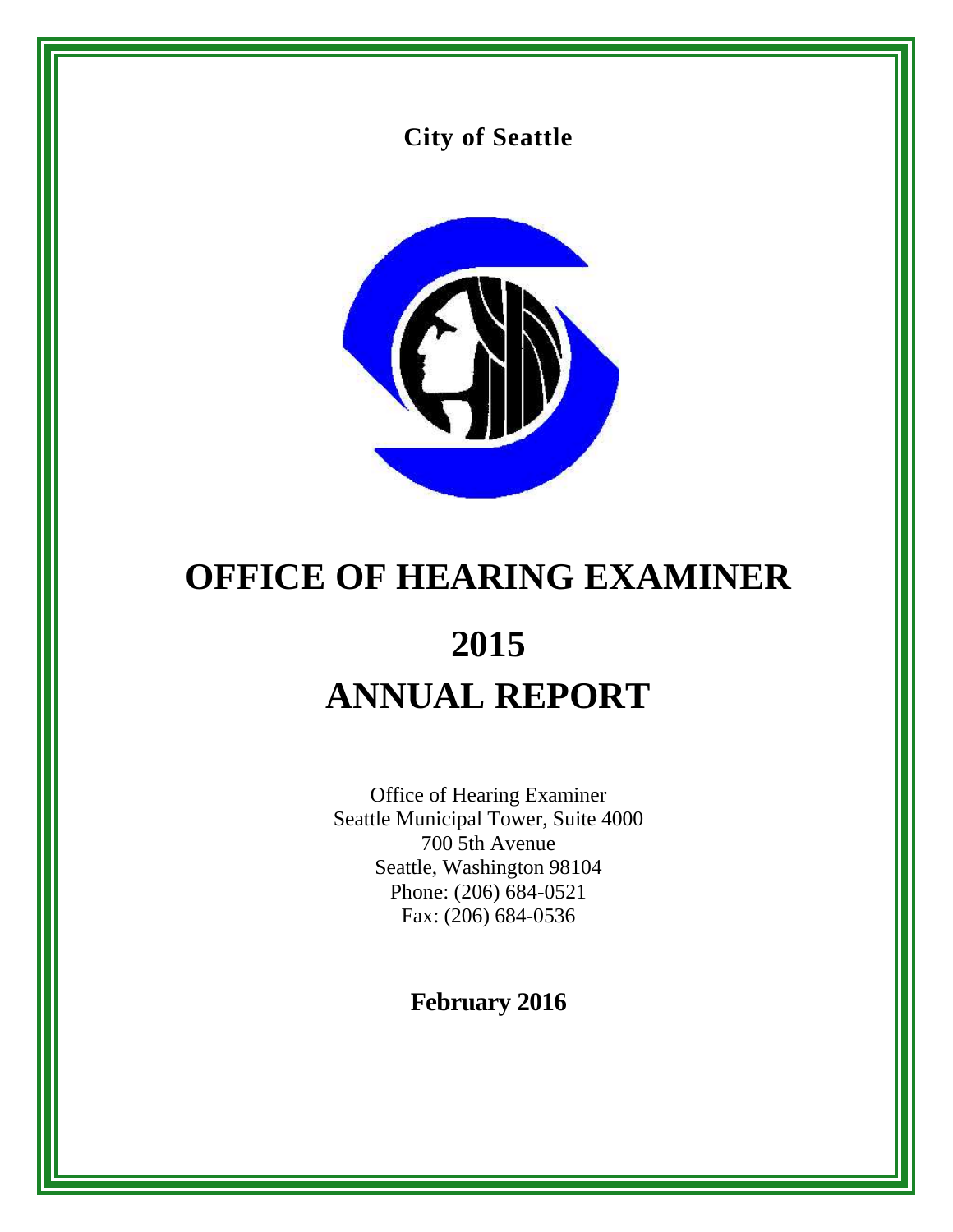City of Seattle **CITY COUNCIL**

SALLY BAGSHAW TIM BURGESS LORENA GONZÁLEZ BRUCE HARRELL, PRESIDENT LISA HERBOLD ROB JOHNSON DEBORA JUAREZ MIKE O'BRIEN KSHAMA SAWANT

# **2015 Organizational Chart**



**2015**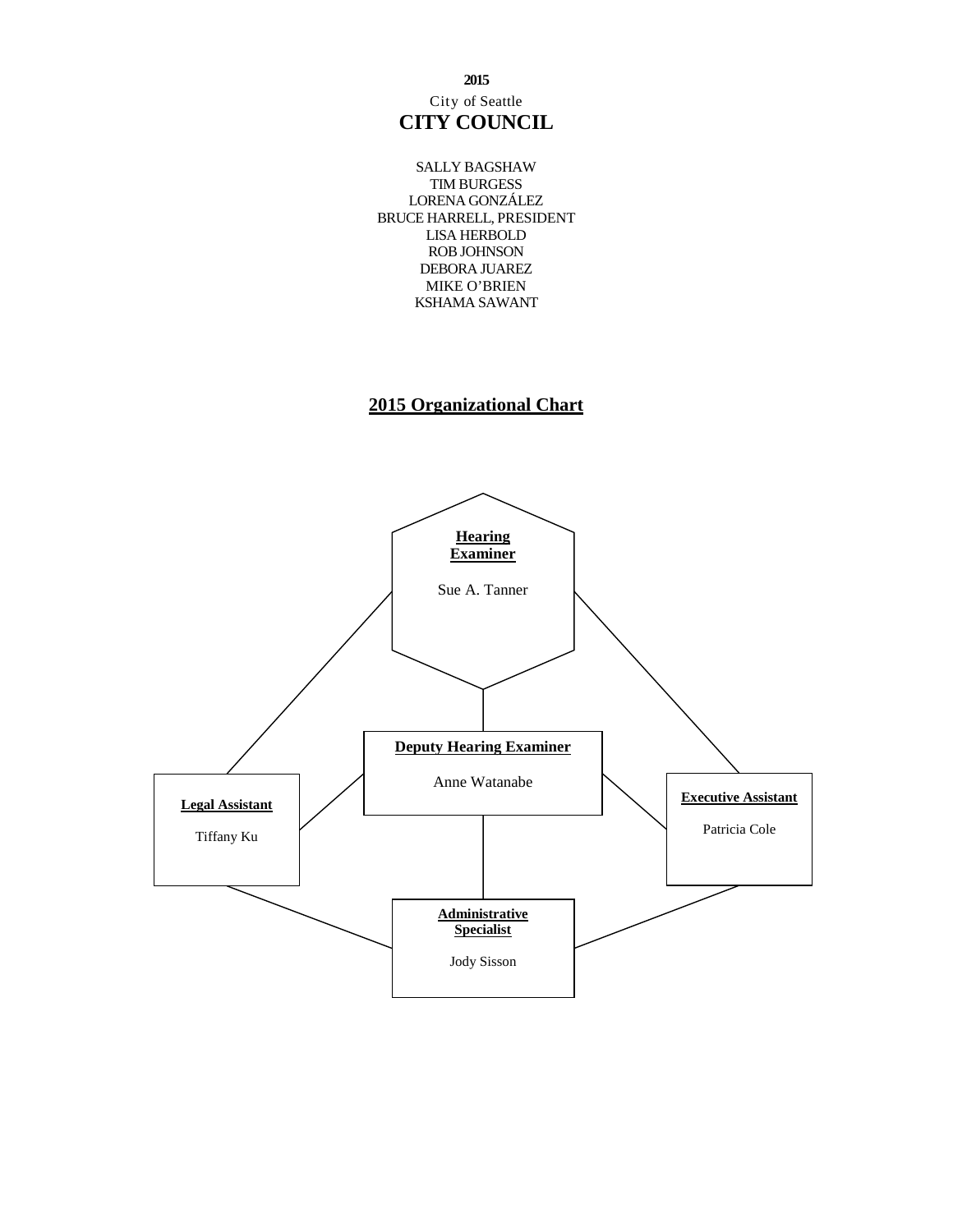# **CITY OF SEATTLE OFFICE OF HEARING EXAMINER**

# **2015 ANNUAL REPORT**

## **Mission and Authority**

The mission of the Office of Hearing Examiner is to conduct impartial administrative hearings in matters where jurisdiction has been granted by the Seattle Municipal Code, and to issue clear and timely decisions and recommendations that are consistent with applicable law.

The position of Hearing Examiner is established in the Seattle Municipal Code, and the Hearing Examiner is appointed by the City Council to serve an initial one-year term and subsequent four-year terms. The Hearing Examiner is responsible for all functions of the office and is authorized to appoint Deputy Examiners and other staff. The inside front cover of this report shows the organization chart and office staff for 2015.

The Office of Hearing Examiner was created as a separate and independent City office under Chapter 3.02 of the Seattle Municipal Code. Before the office was created in 1973, some appeals of administrative decisions were heard by the City Council; others went directly to court. Pursuant to authority conferred throughout the Code, the Office of Hearing Examiner now provides an independent hearing forum to review decisions made by numerous City agencies, make initial decisions on some matters, and provide the City Council with recommendations on some types of land use applications.<sup>[1](#page-2-0)</sup>

# **Jurisdiction**

Appeals. The Office of Hearing Examiner tracks all cases that come into the office as "Cases Filed". The most numerous of these are appeals of decisions made by other City agencies, such as: 1) the Department of Planning and Development<sup>[2](#page-2-1)</sup> [master use permits, SEPA determinations, Land Use Code interpretations, land use and noise enforcement citations, and decisions on tenant relocation assistance]; 2) the Department of Finance and Administrative Services [tax assessments, licensing decisions, and marijuana citations]; 3) the Landmarks Preservation Board and Special Purpose District Commissions [certificates of approval for alterations]; and 4) the Department of Transportation [citations related to right-of-way use].

Original Jurisdiction. In cases where the Hearing Examiner has original jurisdiction, the Examiner makes the initial decision in a case rather than reviewing another department's decision. Original jurisdiction cases include: 1) subdivision applications processed by the Department of Planning and Development; 2) complaints filed by the Office for Civil Rights and City Attorney's Office for discrimination in employment, housing, public accommodation, or public contracts; 3) complaints for third party utility billing violations; 4) petitions for review of floating home moorage fee increases; and several others.

Recommendations. The City Council has retained jurisdiction over certain land use actions, including Council conditional uses, rezone proposals, major institution master plans, planned

<span id="page-2-1"></span><span id="page-2-0"></span><sup>&</sup>lt;sup>1</sup> A complete list of matters within the Hearing Examiner's jurisdiction is found at pp. 17-19.<br><sup>2</sup> The Department of Planning and Development is now known as the Department of Construction and Inspections.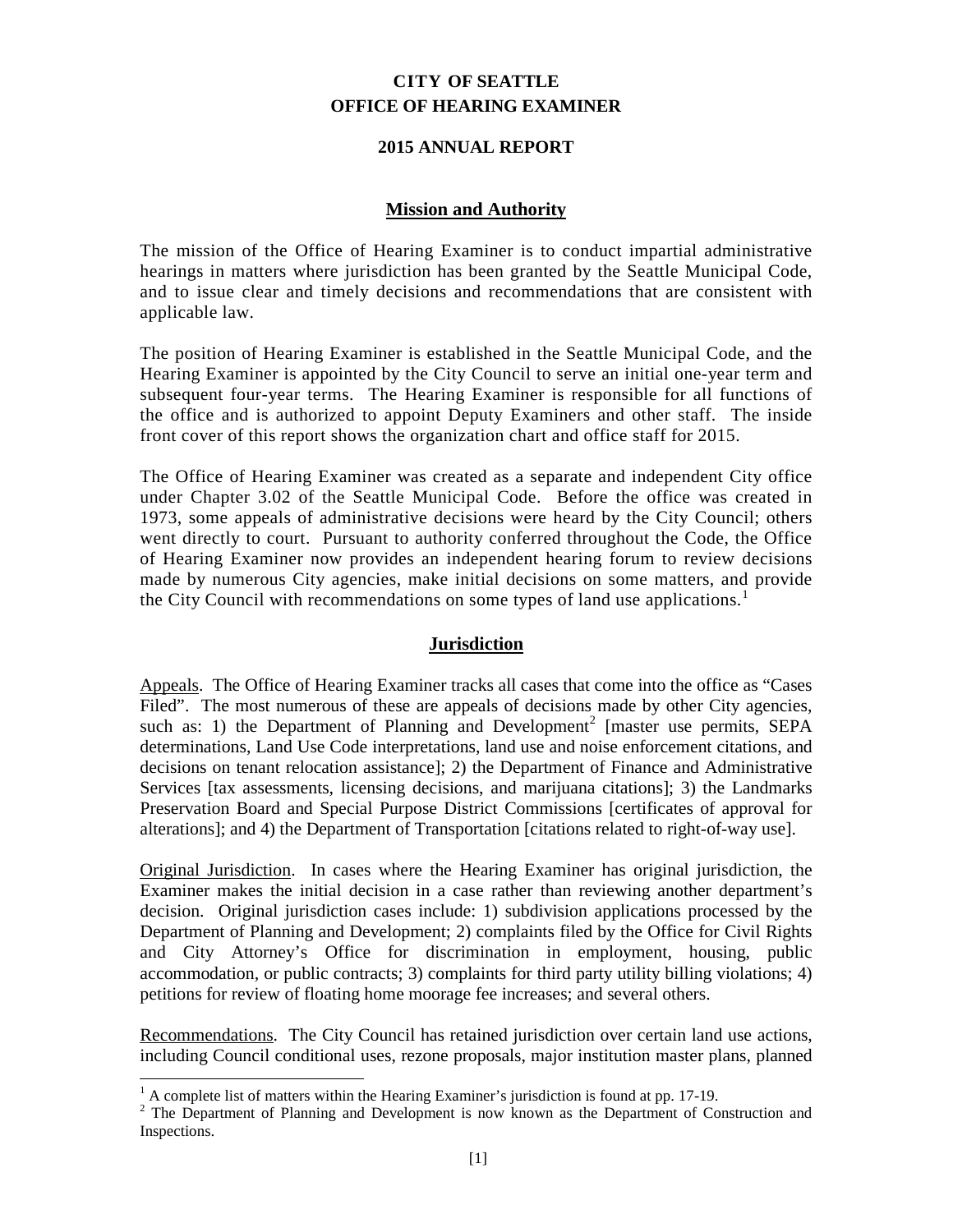unit developments, and landmark controls and incentives. For these cases, the Hearing Examiner holds a public hearing for the Council, gathers information to establish the record, and forwards the record and detailed written findings, conclusions and a recommendation to the Council for its use in making the decision.

# **Accessibility**

An administrative hearing before the Hearing Examiner is a quasi-judicial process that involves the application of existing law and policy to the specific facts of a case. Constitutionally guaranteed due process requires procedural safeguards for those whose rights are affected by the outcome of the case. The hearing format resembles an informal court proceeding and is structured to provide a fair opportunity for each party to participate, while also reflecting the seriousness of the matters appealed for those involved.

The Office of Hearing Examiner uses various tools to make the appeal and hearing processes understandable and "user friendly," while at the same time protecting the rights of parties and fulfilling legal requirements. Examples include: a "Public Guide," which is a booklet that explains the hearing process in a question and answer format; "fill-in-the-blanks" appeal forms; an explanatory letter that is sent along with the notice of hearing in each case; sample forms for use in cases before the Examiner, and two pocket-sized pamphlets that include basic information about the hearing process and are available from the office, neighborhood centers, and most libraries. In addition, the Office's pamphlet on code enforcement citation hearings is included with each citation issued by DPD and SDOT. If appropriate, an information card in one of the City's six core languages, or Russian, is also handed out with the citation. The card explains what basic hearing-related information is available from the Office of Hearing Examiner. We also provide language interpreters for appeal hearings when requested.

The office accepts credit and debit cards for payment of filing fees and citation penalties, and we are the only hearing examiner office in the state to offer the option of electronic filing of appeals and subsequent documents in our cases. This is provided through a portal on the Office of Hearing Examiner website. We also provide 24-hour public access to our case files, including recordings of hearings, through the website. A ListServ on the website allows people to receive updates on proposed rule changes and other matters. And we solicit feedback from everyone who participates in a hearing. Our "Customer Satisfaction Survey" is available on-line as well as in the office and hearing rooms; it is also administered quarterly via SurveyMonkey and may be submitted anonymously through these forums.

Hearing Examiner decisions dating back to 1990 are available in a searchable database through a link on the Hearing Examiner's website at [www.seattle.gov/examiner.](http://www.seattle.gov/examiner) Although not searchable, decisions prior to 1990 are available by year on the website, which also includes the Hearing Examiner Rules, the "Public Guide," appeal forms and fee and payment information, information on mediation of cases, public records request information, links to the Seattle Municipal Code and other resources relevant to matters that come before the Hearing Examiner, and other information.

# **Contracting**

Since 2004, the Hearing Examiner has been authorized by Seattle Municipal Code to provide hearing examiner services to other jurisdictions via contract. We currently provide contract examiner services to five cities: Kirkland, Mercer Island, Puyallup, Shoreline and Tukwila.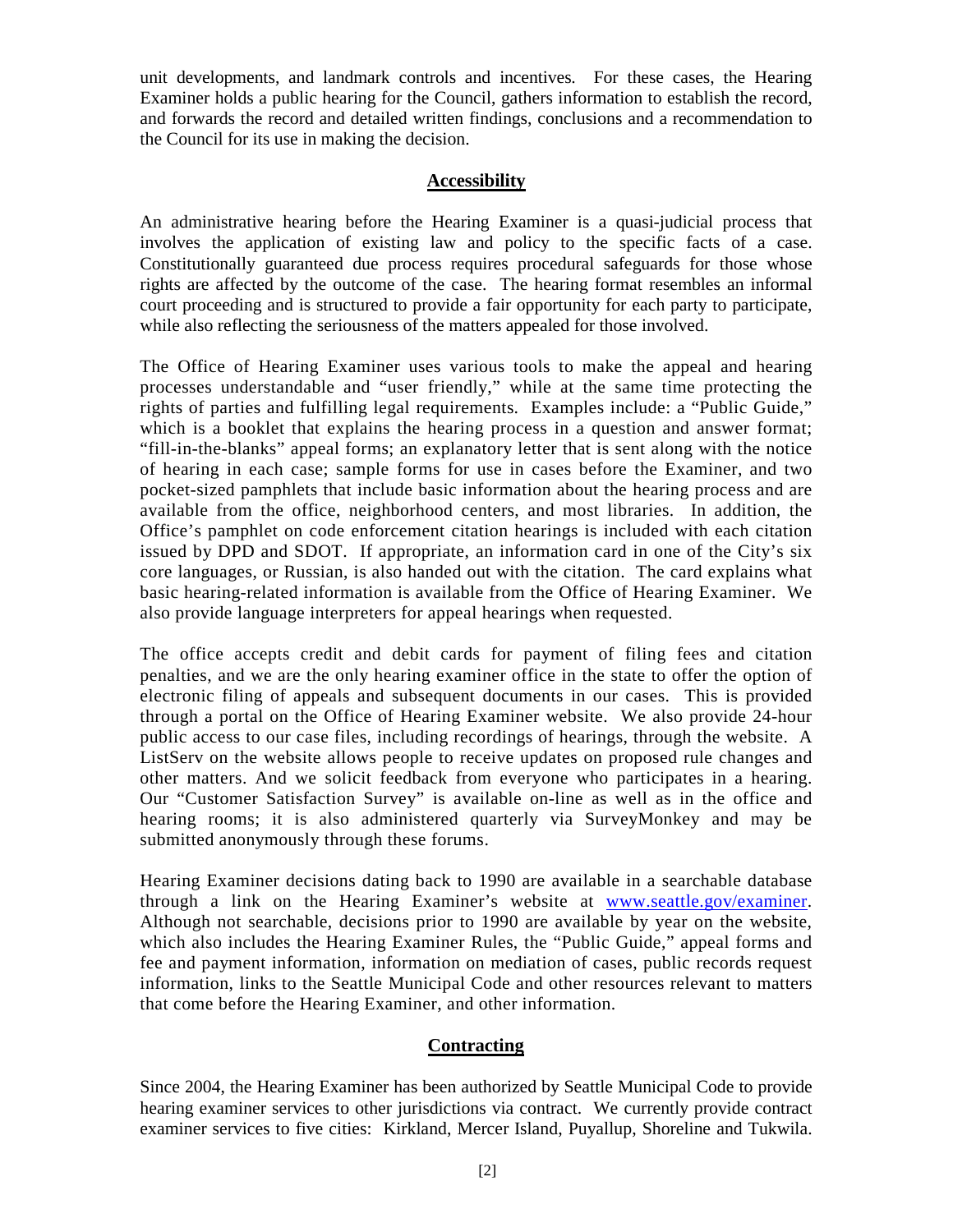In 2015, our contract city caseload remained approximately the same as the caseloads in 2013 and 2014. We conducted 38 hearings and issued 41 decisions.

The Office of Hearing Examiner is a General Fund department. In the last five years, we have deposited \$92,625 in contracting revenue into the General Fund. Since 2005, when we began with just one contract city, we have earned just over \$157,000 for the General Fund. In addition to bringing in a modest amount of revenue for the City, working with other cities compensates for fluctuations in our Seattle caseload, adds variety to our work, and keeps us flexible.

# **Judicial Appeals of Hearing Examiner Decisions**

At the request of the City Council, and with the assistance of the City Attorney's Office, the Office of Hearing Examiner tracks the results of judicial appeals of Hearing Examiner decisions. The only appeal decided in 2015 was in the case of *Wedbush Securities, Inc. v. City of Seattle*, Superior Ct.#13-2-22355-4SEA, an appeal of a Hearing Examiner decision affirming a tax assessment by the Director of Finance and Administrative Services against a registered securities broker/dealer. The Superior Court affirmed the decision, and the taxpayer appealed to the Court of Appeals, which also affirmed.

The superior court had not entered orders by year's end in appeals of three 2015 Hearing Examiner decisions: *T-Mobile West Corp. v. City of Seattle*, Superior Ct.#15-2-21111-1SEA; *Alliance for a Liveable Denny Triangle & UNITE HERE Local 8 v. City of Seattle*, Superior Ct.#15-2-18635-3SEA; and *Seattle Housing Authority v. Seattle Office for Civil Rights*, Superior Ct.#15-2-21572-8SEA. We will report on the outcome of these appeals in the next annual report.

# **Case Highlights**

Each year includes cases that are noteworthy, either because of the controversy surrounding them or because they present important issues in the application of the Seattle Municipal Code or other regulations. The brief case descriptions that follow highlight some of these cases that came before the Hearing Examiner in 2015. (The complete decision or recommendation can be found through the "Decisions" link at [www.seattle.gov/examiner](http://www.seattle.gov/examiner) using the Hearing Examiner case number included in parentheses after each case description below.)

• Ballard residents opposed DPD's decision granting conditional use approval of the Ballard "urban rest stop" ("BURS"), which would provide restrooms, showers and laundry facilities to the homeless. The appellants contended that homeless people already living in their vehicles in Ballard would drive to the BURS, affecting the supply of on-street parking and causing traffic congestion. Although a staff person would be on-site to monitor noise, the appeals raised concerns that the BURS patrons would loiter on the sidewalk and engage in disruptive behavior, including making noise, blocking the sidewalk, and smoking. The appellants also believed that crime would increase on account of the BURS. But the evidence showed that homeless "car campers" were unlikely to risk losing a valued parking spot in order to drive to the BURS, while other evidence showed that the BURS and its patrons would not cause impacts that were different from those common to urban activities and uses in the neighborhood. The Examiner denied the appeals. (MUP-14-020 and MUP-14-021)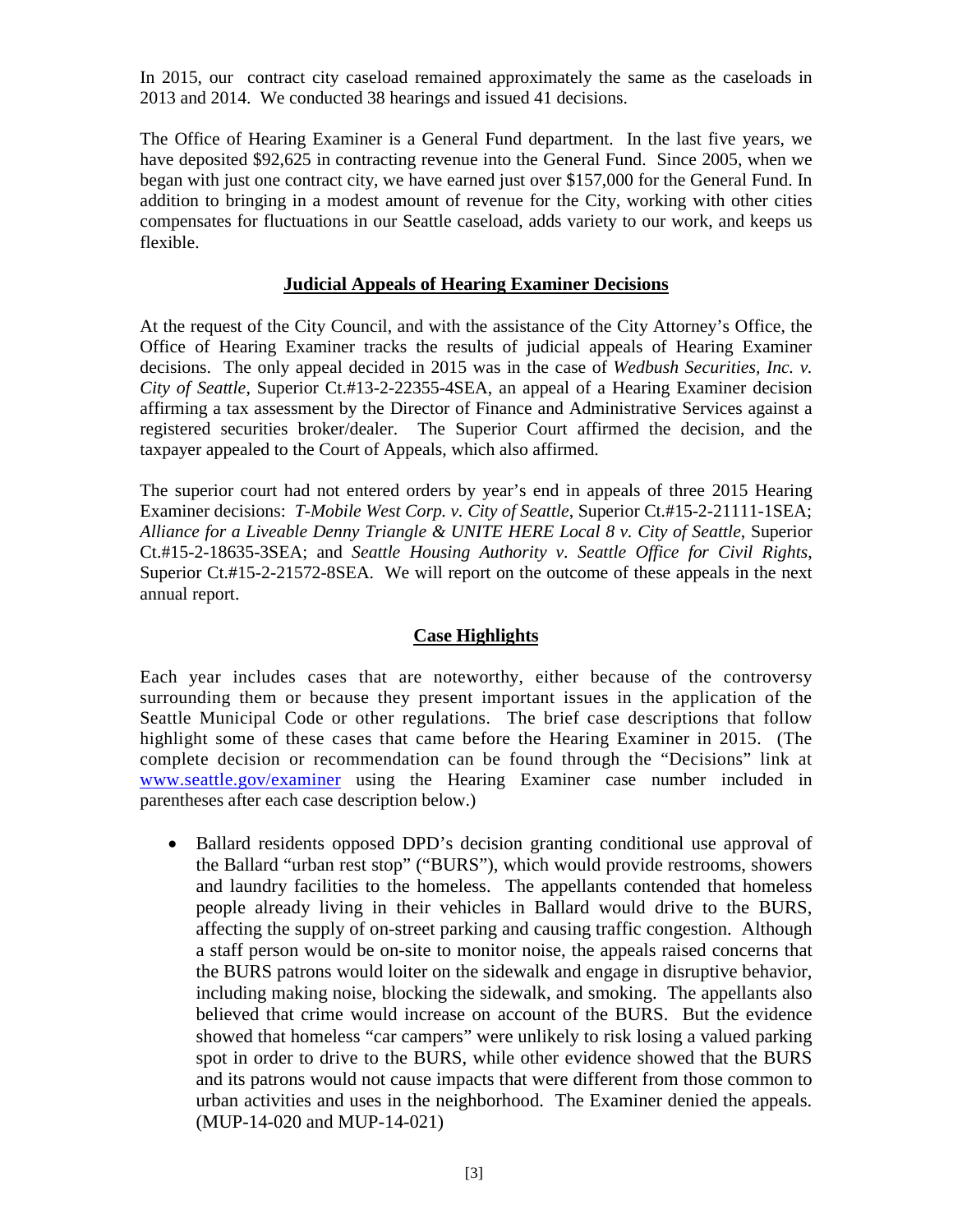- Two appeals challenged DPD's determination of adequacy for the Final EIS for the proposed "U District Urban Design Alternatives." The U District Urban Design plan identified potential changes to height and density limits in the "U District," as potential changes to the incentive program for affordable housing and incentives for open space. The appellants argued that the EIS relied on insufficient information about the existing supply of affordable housing and failed to adequately analyze the proposal's impacts on supply, particularly the displacement of lower income tenants. Open space advocates argued that the EIS failed to reflect specific open space features sought by the community, including a long-desired central open space in the U District. They also contended that the EIS failed to sufficiently acknowledge that the proposed upzones could make public acquisition of open space more expensive and more difficult. Both appeals took issue with the EIS's growth assumptions, arguing that the EIS failed to address the growth that could result from the upzones. The Hearing Examiner ultimately decided that the EIS, including its growth assumptions, analysis of open space impacts, displacement risks, and impacts on housing affordability, met the test of adequacy under SEPA. (W-15-001 and W-15-004)
- Many consider the Seattle Art Museum Olympic Sculpture Park a city treasure. The Park and the adjacent low building to the north of it also preserve expansive waterfront views from some of the residential buildings on the east side of Western Avenue. So when a proposal to construct a 12-story multifamily residential structure on the property to the north received a SEPA Determination of Nonsignificance ("DNS") and design review approval, there were appeals. The appellants alleged that the project conflicted with several design guidelines, most of which call for development of a structure that responds to geographic conditions and patterns of nearby urban form, considers the predominant attributes of the neighborhood, and provides transitions in bulk and scale. But the record showed that the Design Review Board, in an unusually high number of meetings, had given extensive and detailed consideration to the project's compliance with each of the applicable guidelines, and had required numerous changes that would reduce the bulk and scale of the proposed building. The Hearing Examiner concluded that the Appellants had not shown clear error in the Director's decision, which adopted the Board's unanimous recommendation of design review approval. The appeals also challenged the DNS, alleging that the proposal would have significant adverse height, bulk and scale, shadow, environmentally critical area, transportation, aesthetic, land use and other impacts. However, the Examiner considered the project's shadow study, geotechnical report, and traffic impact analysis, as well as applicable Code requirements, and concluded that the apellants had not shown clear error in the DNS either. The Examiner affirmed the Director's DNS and design review decision. (MUP-15-001, MUP-15-002 and MUP-15-003)
- Seattleites, especially members of the Pike Place Market Historical Commission, are also very protective of the Pike Place Market. The Market's Preservation and Development Authority is constructing a new mixed use building, "MarketFront," and received a certificate of approval from the Commission to include mosaic tiles, hoof prints and hanging charms in the project to recognize those making financial contributions to it. A Commission member appealed the Commission's decision, contending that it violated several of the Commission's Guidelines for decisions. But the Examiner concluded that the evidence showed a thorough discussion of the proposal relative to the Guidelines, and a clear difference of opinion among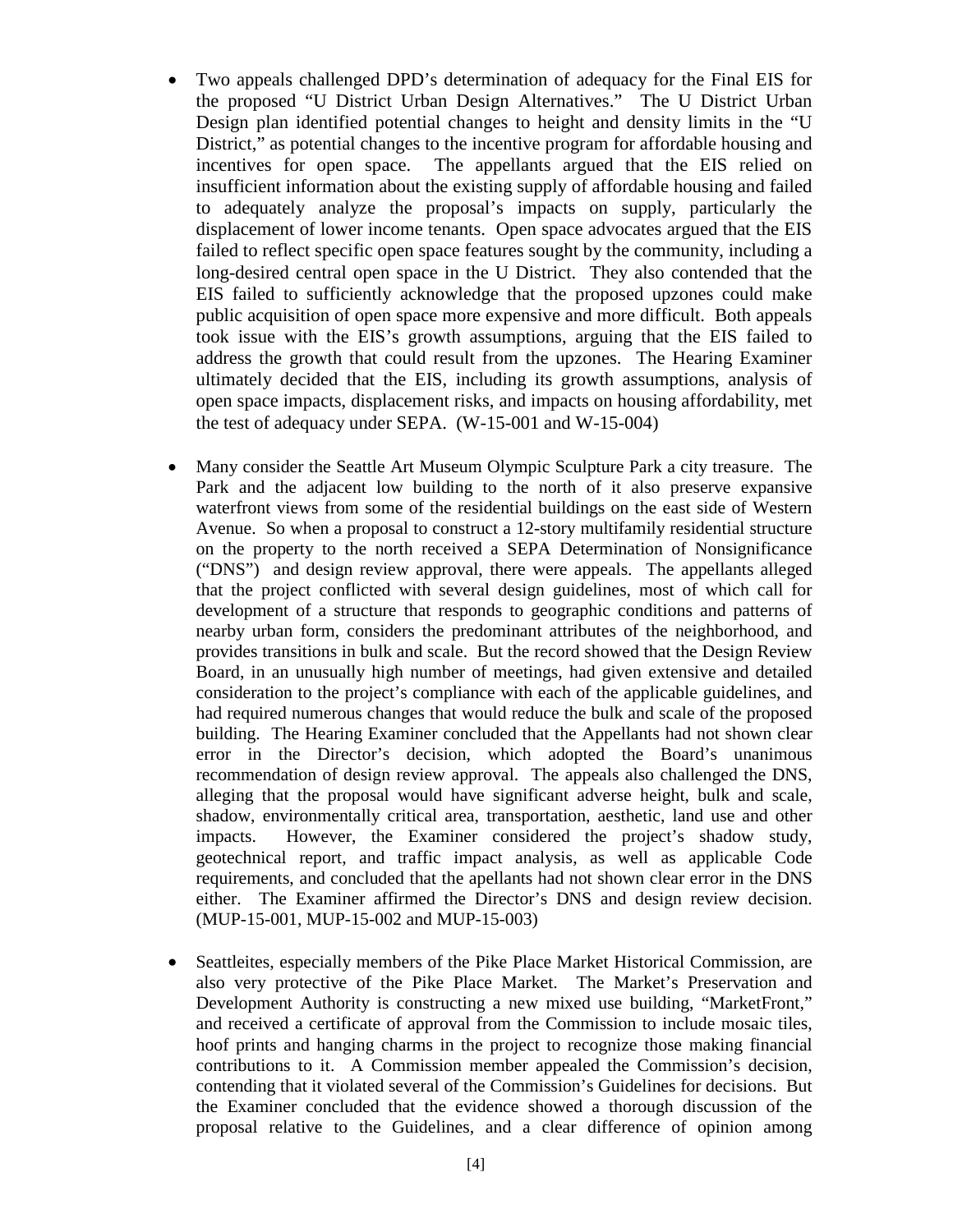Commission members, but did not demonstrate that that the Commission's ultimate decision violated the cited Guidelines. The Examiner affirmed the decision. (R-15- 001)

- When the "Polar Pioneer," a large oil drilling vessel operated by Shell Oil Company, arrived at the Port of Seattle's Terminal 5 en route to the Arctic seas, it was greeted by protests, controversy, and the City's code enforcement officers. Shell, with the support of its contractor, Foss Maritime, had planned to moor the rig and other support vessels at Terminal 5 pursuant to a lease agreement between the Port of Seattle and Foss Maritime. But DPD issued an interpretation concluding that the Shell fleet's moorage at Terminal 5 could not legally occur unless a new shoreline permit was issued. Foss and the Port appealed, arguing that the interpretation was not supported by the facts, the City's Shoreline Code, the City's longstanding practices, or accepted principles of statutory interpretation. The meaning of the Code's definition of "cargo terminal" was vigorously debated, as were subject matters ranging from fishing nets to comma placement. In the end, the Hearing Examiner agreed with the Port and Foss, concluding that the proposed activities were cargo terminal uses and reversing the interpretation. But by that time, Shell had discontinued its Arctic oil exploration, and the Polar Pioneer did not return to Terminal 5. (S-15-001 and S-15-002)
- Swedish Medical Center Cherry Hill applied for approval of a new Major Institution Master Plan ("MIMP"), and several parties appealed the Director's determination that the Final Environmental Impact Statement ("FEIS") issued for the MIMP was adequate. The Hearing Examiner held a consolidated hearing on the Master Plan and the FEIS appeals. Rather than expanding the Major Institution Overlay boundaries, the MIMP increased heights on some parts of the campus, increased density, and significantly increased lot coverage. The SEPA appellants argued that the FEIS was required to analyze an option of siting some of the MIMP development at alternative locations. The Examiner disagreed, concluding that under SEPA, the FEIS was required to evaluate only reasonable alternatives for achieving the MIMP's objectives. In this case, the objectives were to further the medical center's status as a specialized facility for neurology, neurosurgery and heart and vascular medicine, and the evidence showed that this required an extensive network of on-site support services. The appellants also challenged the FEIS's analysis of the MIMP's relationship to adopted plans and policies, and its height, bulk and scale, view and sunlight, transportation, noise, drainage, and other impacts. However, the Hearing Examiner determined that in all these areas, the FEIS met or exceeded the legal standard of presenting a reasonably thorough discussion of significant impacts and potential measures to mitigate them. The Examiner affirmed the Director's decision that the FEIS was adequate. The Examiner also concluded that with recommended conditions, the MIMP would meet all Code requirements and therefore recommended that the Council approve it. (CF 311936, MUP-15-010 through MUP-15-015)

## **2015 Caseload**

Table 3, on page 14, presents a complete summary of case activity for 2015. "Cases Filed" and "Decisions Issued" are shown in tables found on pages 6 and 10, respectively, and discussed in more detail below. The total number of cases filed, 577, exceeded the number filed in 2014 by 20%. The number of SDOT citation enforcement cases filed in 2015 (145) was back up to the level seen in 2011. The number of Land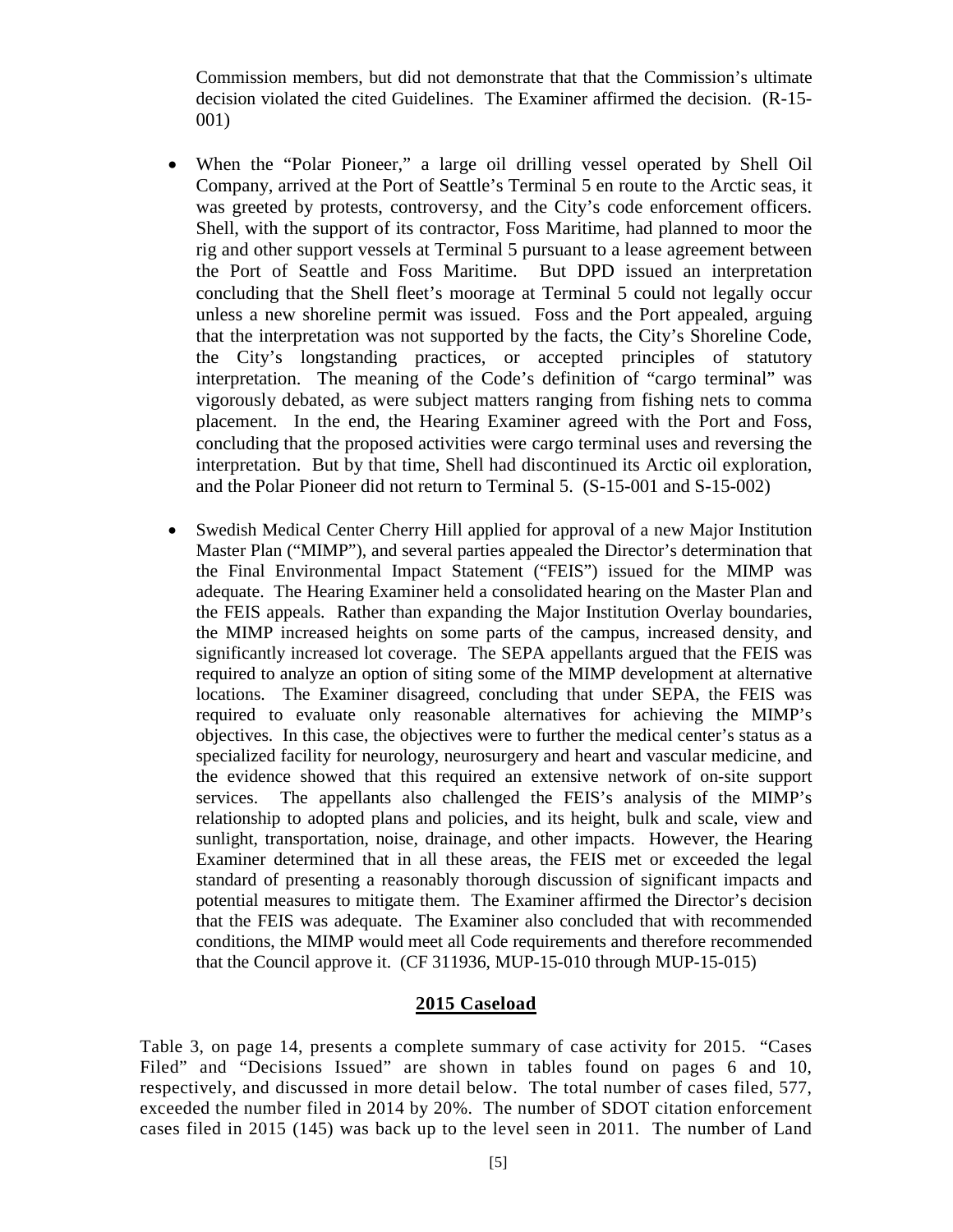Use Code citation enforcement actions filed was approximately equal to the number filed in 2014. Marijuana enforcement began at the end of 2015, and a total of 18 cases were filed.

|                                                                                  | 2015          | 2014           | 2013                     | 2012           | 2011           | 2010           | <b>Previous</b><br>5-Yr. Average<br>$(10-14)$ |
|----------------------------------------------------------------------------------|---------------|----------------|--------------------------|----------------|----------------|----------------|-----------------------------------------------|
| <b>B&amp;O TAX ASSESSMENTS</b>                                                   | 6             | 4              | $\tau$                   | $\mathbf{1}$   | 11             | 6              | 6                                             |
| <b>CIVIL SERVICE APPEALS</b>                                                     | $\theta$      | $\Omega$       | $\overline{2}$           | $\overline{7}$ | 6              | 6              | 4                                             |
| <b>COUNCIL RECOMMENDATIONS</b>                                                   | 3             | $\overline{0}$ | 9                        | $\overline{7}$ | 3              | 10             | 6                                             |
| <b>DISCRIMINATION</b>                                                            | 7             | 1              | $\Omega$                 | $\Omega$       | 1              | $\Omega$       | $\mathbf{0}$                                  |
| <b>ENERGY BENCHMARKINGS</b>                                                      | $\theta$      | 16             | $\overline{4}$           |                |                | $\overline{a}$ | $\overline{4}$                                |
| <b>LAND USE CODE INTERPRETATIONS</b>                                             | 3             | 3              | 5                        | $\overline{2}$ | 1              | $\overline{4}$ | 3                                             |
| <b>LANDMARKS/SPECIAL REVIEW DISTRICT</b><br>(Pioneer Sq., Pike Market, ID, etc.) | 7             | 1              | $\Omega$                 | 2              | $\mathbf{1}$   | $\overline{4}$ | $\overline{2}$                                |
| LICENSING (taxis, adult entertainment, etc.)                                     | 3             | $\mathfrak{D}$ | $\Omega$                 | $\overline{0}$ | 5              | 6              | 3                                             |
| <b>MASTER USE PERMITS (MUP)</b>                                                  | 33            | 23             | 23                       | 28             | 17             | 25             | 23                                            |
| <b>OTHER JURISDICTIONS</b><br>(Health Codes, Public Nuisance, etc.)              | 1             | 5              | 5                        | 4              | 3              | 6              | 5                                             |
| <b>SEPA-only Appeals (non MUP)</b>                                               | 10            | 3              | 9                        | 3              | 10             | 6              | 6                                             |
| <b>TENANT RELOCATIONS</b>                                                        | 14            | 6              | 16                       | 8              | 8              | $\overline{2}$ | 8                                             |
| THIRD PARTY UTILITY BILLING                                                      | $\mathcal{E}$ | 5              | $\overline{7}$           | 3              | $\overline{2}$ | $\tau$         | 5                                             |
| <b>TOTAL WITHOUT CITATIONS</b>                                                   | 90            | 69             | 87                       | 65             | 68             | 82             | 74                                            |
| <b>LAND USE CITATION ENFORCEMENT ACTIONS</b>                                     | 324           | 318            | 294                      | 278            | 274            | 479            | 329                                           |
| <b>MARLIUANA CITATION ENFORCEMENT ACTIONS</b>                                    | 18            | $\blacksquare$ | $\overline{\phantom{a}}$ | $\blacksquare$ |                | ÷              | N/A                                           |
| <b>SDOT CITATION ENFORCEMENT ACTIONS</b>                                         | 145           | 94             | 65                       | 76             | 147            | 90             | 94                                            |
| <b>TOTAL CITATIONS</b>                                                           | 487           | 412            | 359                      | 354            | 421            | 569            | 423                                           |
| <b>GRAND TOTAL</b>                                                               | 577           | 481            | 446                      | 419            | 489            | 651            | 497                                           |

# **Table 1 – 2015 Cases Filed/Delegated**

# **Non-Citation Cases Filed**

There were 90 Non-Citation cases filed with the Office of Hearing Examiner in 2015, up from the 69 filed in 2014 and well above the five-year average of 74. As it does each year, the mix of cases changed somewhat.

Appeals from **tax assessments** remain quite low from year to year. There were 7 appeals in 2013, just 4 in 2014, and 6 in 2015.

The Civil Service Commission formerly delegated some **civil service** appeals to the Hearing Examiner for hearing and decision. As a result of a change in the pay band for Pro Tem Hearing Examiners, the Commission has been able to attract contract pro tem examiners to handle most of the Commission's cases. We received no Civil Service cases for hearing in 2014 or 2015.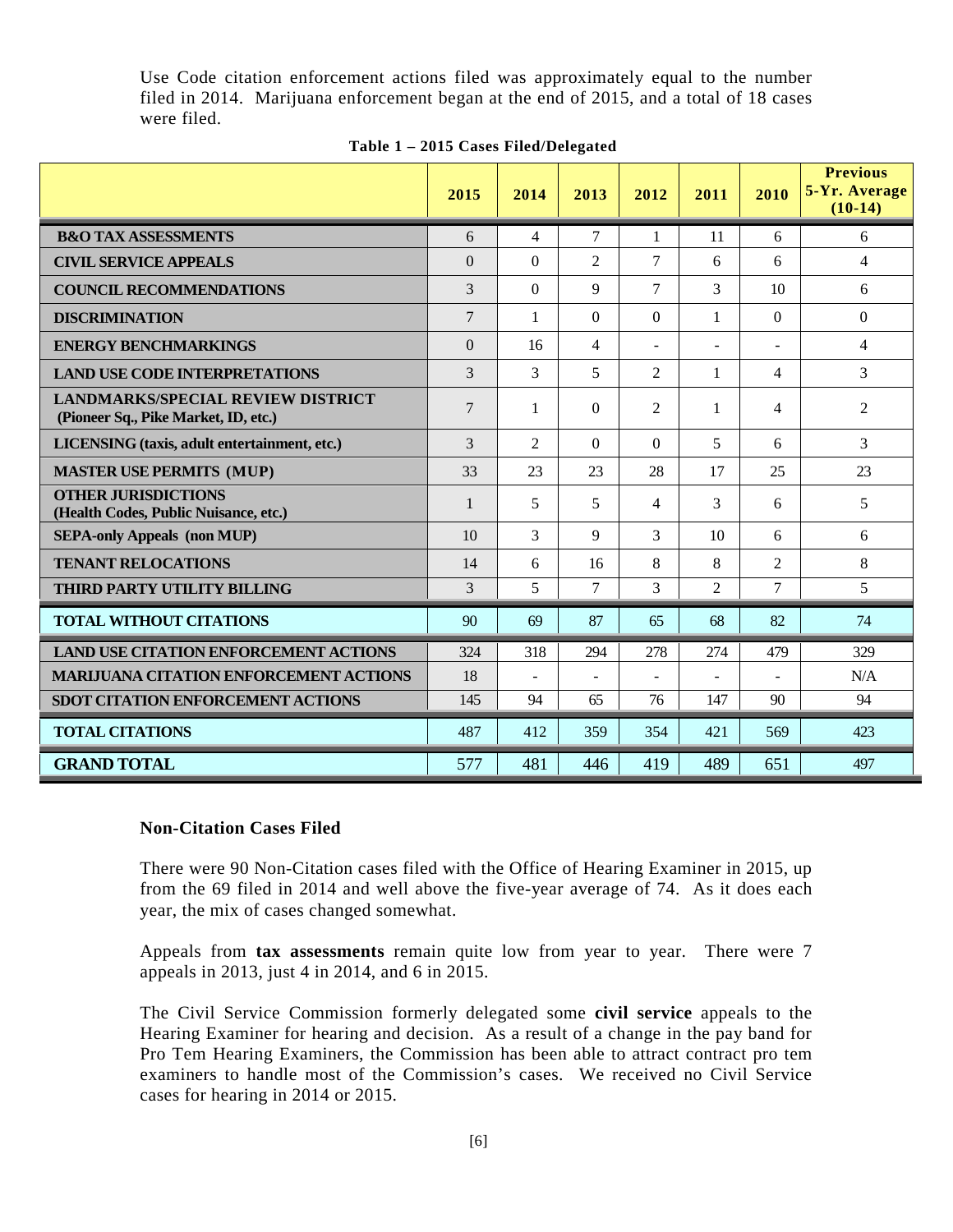Cases involving r**ecommendations to the City Council** went from 9 in 2013 down to 0 in 2014, and up to 3 in 2015.

**Discrimination** complaints are filed by the City Attorney's Office in matters referred to them by the Office for Civil Rights alleging violations of Title 14 SMC, the City's Human Rights Code, such as discrimination in housing, or discrimination in public accommodations. The number of discrimination complaints filed is usually very low, but we received 7 in 2015.

**Energy benchmarking** appeals were added to our caseload in 2013, and 16 appeals were filed in 2014. These are appeals from decisions by the Office of Sustainability and Environment on notices of violation issued for failure of a building owner to comply with the Code's requirement for reporting the energy performance of multifamily and nonresidential buildings. We received no energy benchmarking appeals in 2015.

We received 3 appeals from DPD **Land Use Code interpretations** in 2015, which is the same as the number filed in 2014.

**Landmark and special district** appeals filed increased from 1 in 2014 to 7 in 2015.

**Licensing** appeals have remained low since the closure of *Rick's* adult entertainment club. Just 3 appeals were filed in 2015, which is the same as the five-year average, and none involved adult entertainer licenses.

A **Master Use Permit, or "MUP**", is a document issued to a permit applicant that includes all land use decisions made by the Department of Planning and Development on an application. MUP appeals, as well as SEPA appeals, are some of the most complex matters handled by the Hearing Examiner, as they often involve multiple parties, complicated facts, substantial controversy, several days for hearings and considerable time for research, review and decision-writing. For several years, the number of MUP appeals filed was between 39 and 44, but it fell to the low to mid 20s in 2009 and 2010, and to 17 in 2011. MUP appeals remained in the 20s from 2012 through 2014. In 2015, they increased to 33.

The Department of Planning and Development issued 797 MUPs in 2015, an 18% increase from the 676 issued in 2014. The number had increased 14% in 2014 and 21% in 2013. In most years, only a small percentage of MUPs are appealed, and 2015 was no exception, with just 4% of MUP decisions being appealed to the Hearing Examiner.



**2015 Master User Permit Case Activity**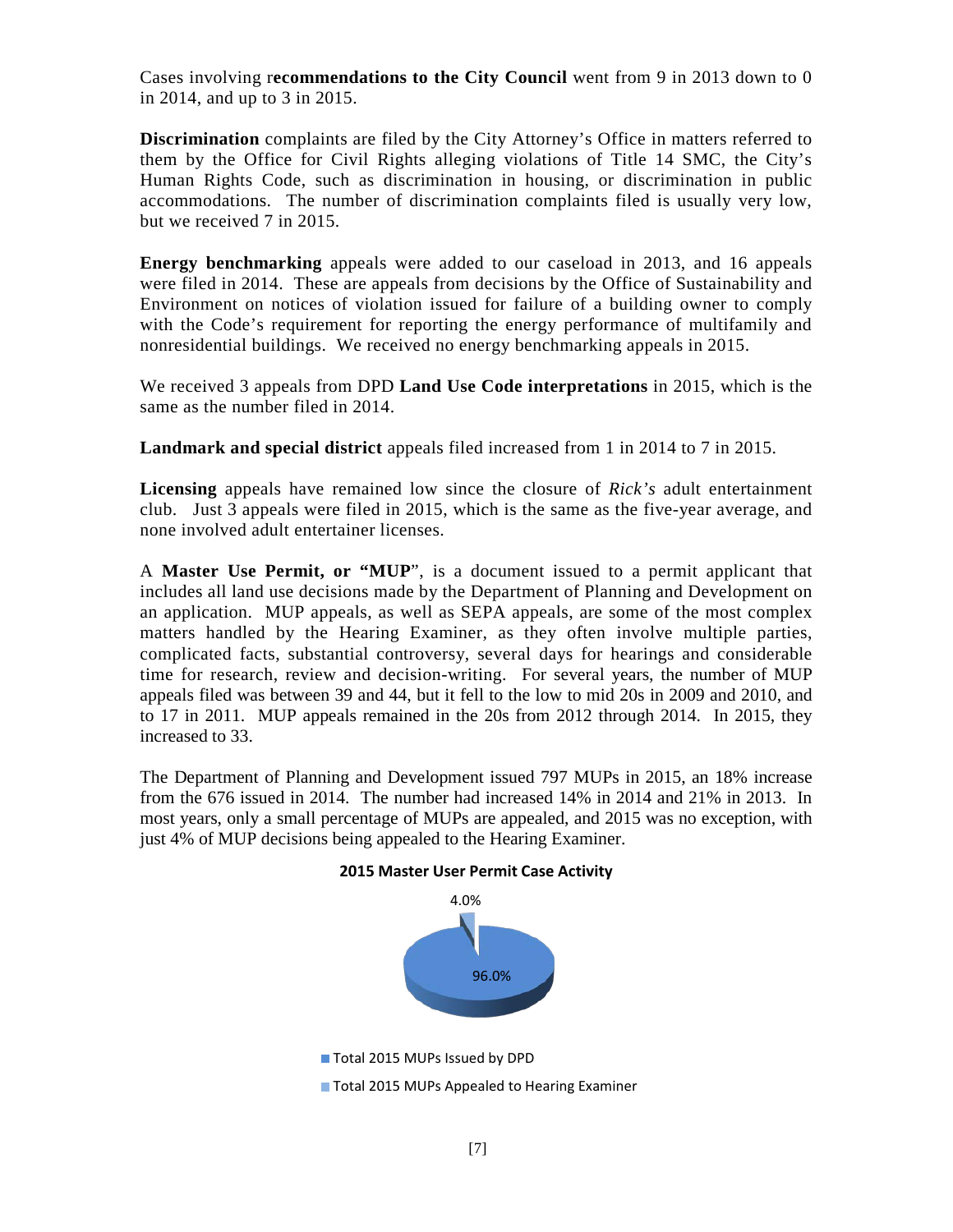"**SEPA-only**" appeals are appeals of environmental determinations made for two types of proposals: 1) proposals, such as legislation, that do not require a MUP or Council land use decision; and 2) proposals that require a MUP or a Council land use decision, but a department other than DPD makes the environmental determination on the proposal. SEPAonly appeals have gone up one year and down the next for the last six years. In 2015, 10 were filed.

Appeals from denials of **tenant relocation assistance** remained low from 2010 through 2012, and were also low in 2014. However, 16 were filed in 2013, and we received 14 in 2015.

**Third party utility billing** cases are initiated by a complaint by a tenant of a building in which utility services for the building are master-metered and then billed to tenants in accordance with a formula developed to roughly determine usage on a per-unit basis. The utilities are normally billed through a third party billing agent, and the City's third party billing regulations, Chapter 7.25 SMC, impose detailed requirements for the billing practices associated with master-metered utilities. Because the Code regulates billing practices, rather than the amount that can be billed for utilities, the number of third party utility billing cases filed is normally low. In 2015, we received just 3 third party utility billing complaints.



**2015 Non-Citation Cases Filed by Type**

#### **Citation Enforcement Cases Filed**

Citation enforcement cases follow a unique procedure, and we track them separately from other categories of cases. When a citation is issued, a copy is sent to the Office of Hearing Examiner. In addition, all DPD citations are uploaded from DPD's Hansen tracking system into the Office of Hearing Examiner's electronic case management system. If someone files an appeal of a citation, it is removed from the others and set up for an appeal hearing and decision. For citations that are neither paid nor appealed, the Hearing Examiner sends out Code-required orders of default, which note the failure of the party to respond, find that the violation has been committed and impose the cited penalty.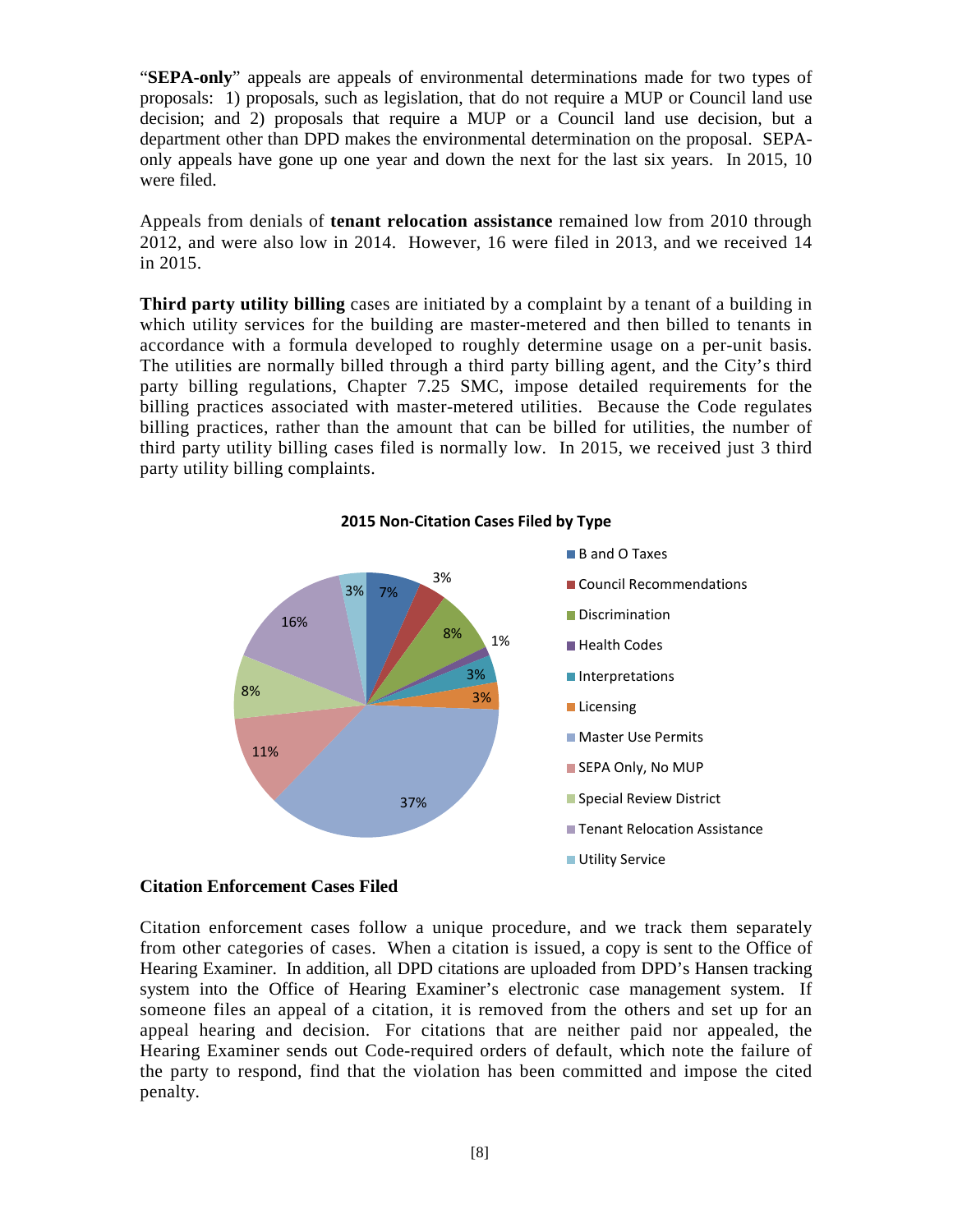The total number of citations filed in 2015 (487) was up by 75 over the number filed in 2014 and higher than the five-year average of 423. The 18 **marijuana citations** issued by FAS at the end of the year contributed to the increase, but most of it is attributable to the 51% increase in **SDOT citations** filed, which jumped from 94 in 2014 to 145 in 2015. Both **Noise Code and Land Use Code citations** are issued by DPD, so they are combined for tracking purposes. The number filed in 2015 (324) remained close to the number filed in each of the last two years (318 and 294 respectively).



# **Prehearing, Hearing and Decision Activity**

**Prehearing Conferences**. The Office of Hearing Examiner held 37 prehearing conferences in cases scheduled for hearing in 2015. Under the Hearing Examiner Rules, prehearing conferences can be held at the request of either a party or the Hearing Examiner. Initial conferences are designed to assess the parties' interest in mediation. If a case will not be mediated, the prehearing conference is used to organize and prepare a case for hearing, including clarifying the issues to be addressed, facilitating disclosure of each party's intended witnesses and exhibits, and establishing a case schedule for prehearing motions and other matters. Following the conference, the Examiner normally prepares a prehearing order memorializing any agreements reached or rulings made at the conference. Subsequent conferences often deal with discovery conflicts (whether information and documents sought by one party from another are relevant to the issues, privileged, etc.), scheduling, and other prehearing matters. Prehearing conferences are usually held in MUP, SEPA, civil service, tax, dangerous animal, and third party billing cases, and are scheduled in other types of cases as needed. They occasionally provide the catalyst for eventual settlement of a case, as the parties work during the conference to clarify the issues underlying the appeal and often stay for additional private discussions after the Hearing Examiner leaves the room. Prehearing conferences in cases for our contract cities are less frequent and are usually held via telephone.

**Prehearing Decisions**. Prehearing motions are frequently filed in MUP, SEPA, landmark, interpretation, tax, civil service, and some Council recommendation cases. Most concern substantive or procedural legal issues that the parties can address fully in written memoranda. They usually require legal research and a written decision by the Examiner, but do not always require a separate hearing. Decisions on prehearing motions affect whether and how a case proceeds to hearing by narrowing the issues or determining in advance whether certain testimony or evidence will be admissible at hearing. Consequently, most prehearing decisions can be appealed to court as part of an appeal of the final decision in a case. Because work on dispositive prehearing orders involves considerable examiner time, the Office of Hearing Examiner includes them in the "decisions issued" category of annual statistics.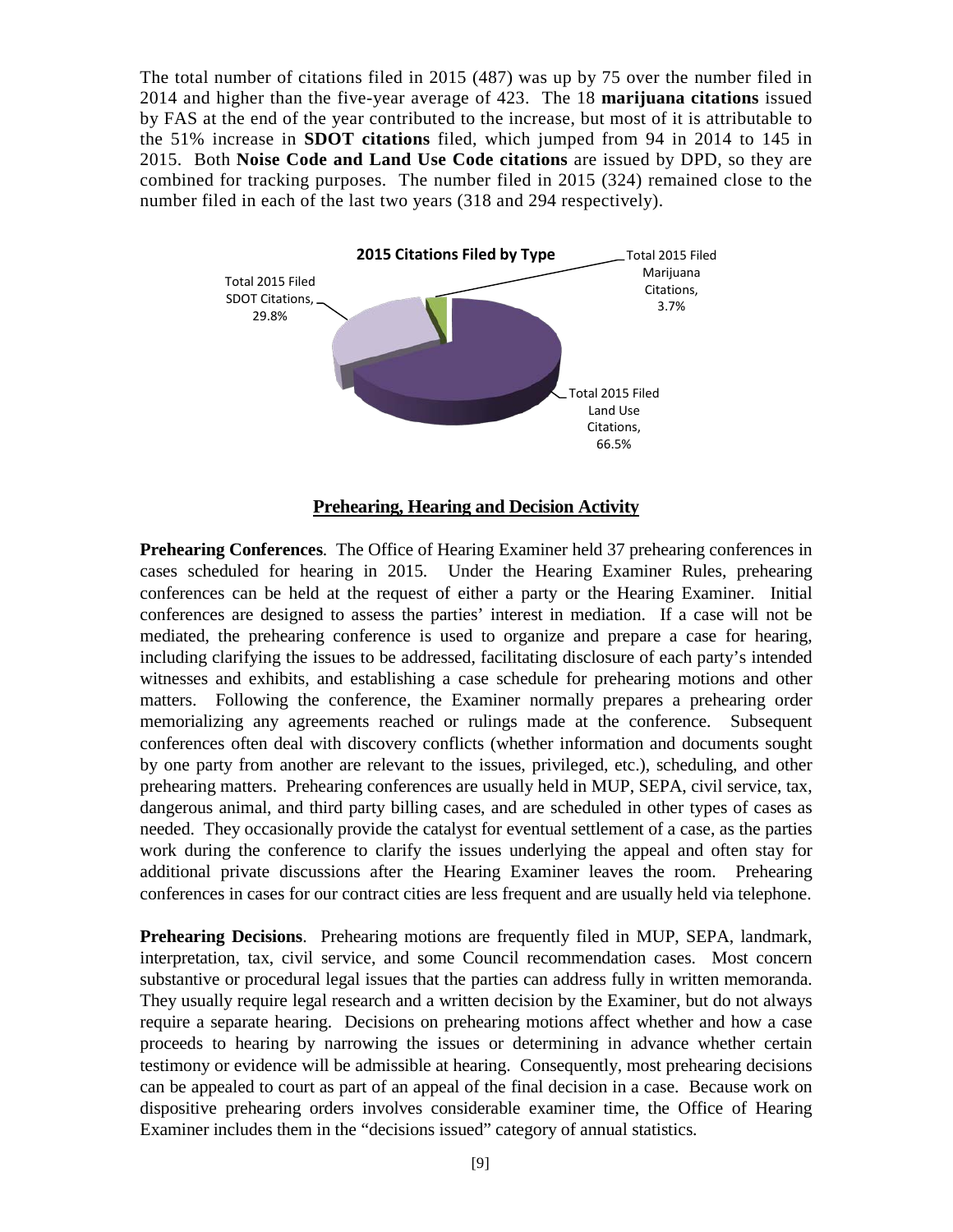**Hearings.** The length of a hearing before the Hearing Examiner depends upon many variables, such as the type and complexity of a case, the number of witnesses, and the parties' level of preparation and expertise in the subject area. Consequently, one case may take an hour to hear, while another case may require several hours or several days. Because of the great variety in the types of cases that come before the Office of Hearing Examiner, we do not track the number of hearing hours or hearing days per case. All hearings held on each case are counted together as one hearing regardless of the time involved.

**Total decisions.** As noted above, total decisions include decisions issued after a full evidentiary hearing, and those issued following submittal of legal memoranda and exhibits, and sometimes oral argument, on a party's dispositive prehearing motion. In 2015, the Office of Hearing Examiner issued 134 decisions in Seattle cases, up from the 115 issued in 2014. We are still below the 148 to 200 decisions issued each year between 2008 and 2011. What is notable, though, is that in 2015, decisions in non-citations (the most time-consuming case type) made up 60% of total decisions issued, whereas in 2010 and 2011, for example, they comprised just 30% to 40% of total decisions. As stated above, we also issued 41 decisions for contract cities.

|                                                                                | 2015           | 2014         | 2013           | 2012           | 2011           | 2010         | <b>Previous 5-Yr</b><br><b>Average (10-14)</b> |
|--------------------------------------------------------------------------------|----------------|--------------|----------------|----------------|----------------|--------------|------------------------------------------------|
| <b>B&amp;O TAX ASSESSMENTS</b>                                                 | 3              | 3            | 3              | $\overline{2}$ | 2              | 6            | 3                                              |
| <b>CIVIL SERVICE APPEALS</b>                                                   | $\Omega$       | $\Omega$     | $\mathfrak{D}$ | 7              | 6              | 6            | $\overline{4}$                                 |
| <b>COUNCIL RECOMMENDATIONS</b>                                                 |                | 1            | 8              | 6              | $\overline{4}$ | 12           | 6                                              |
| <b>ENERGY BENCHMARKINGS</b>                                                    | $\Omega$       | 16           | $\overline{4}$ | $\Omega$       | $\Omega$       | $\Omega$     | $\overline{4}$                                 |
| <b>LAND USE CODE INTERPRETATIONS</b>                                           | 6              | $\mathbf{1}$ | $\overline{c}$ | $\mathbf{1}$   | $\mathbf{1}$   | $\mathbf{1}$ | $\mathbf{1}$                                   |
| <b>LANDMARKS/SPECIAL REVIEW DISTRICT</b><br>(Pioneer Sq., Pike Mrkt, ID, etc.) | 6              | 1            | $\Omega$       | 1              | $\Omega$       | 3            | 1                                              |
| LICENSING (taxis, adult entertainment, etc.)                                   | 1              | 1            | $\Omega$       | $\Omega$       | 2              | $\tau$       | 2                                              |
| <b>MASTER USE PERMITS (MUP)</b>                                                | 35             | 16           | 19             | 15             | 15             | 14           | 16                                             |
| <b>OTHER JURISDICTIONS - Discrimination</b>                                    | $\mathcal{R}$  | 3            | 3              | 3              | 4              | 3            | 3                                              |
| <b>SEPA-only Appeals (non MUP)</b>                                             | 11             | 3            | 5              | $\mathbf{1}$   | 8              | 6            | 5                                              |
| <b>TENANT RELOCATIONS</b>                                                      | 11             | 7            | 11             | 11             | 2              | 2            | $\tau$                                         |
| THIRD PARTY UTILITY BILLINGS                                                   | 3              | 4            | 3              | $\overline{2}$ | $\mathbf{1}$   | 9            | $\overline{4}$                                 |
| <b>TOTAL WITHOUT CITATIONS</b>                                                 | 80             | 57           | 60             | 48             | 44             | 66           | 55                                             |
| <b>LAND USE CITATION ENFORCEMENT ACTIONS</b>                                   | 38             | 35           | 50             | 38             | 67             | 73           | 53                                             |
| <b>MARIJUANA CITATION ENFORCEMENT ACTIONS</b>                                  | $\overline{2}$ | $\Omega$     | $\Omega$       | $\Omega$       | $\Omega$       | $\Omega$     | $\Omega$                                       |
| <b>SDOT CITATION ENFORCEMENT ACTIONS</b>                                       | 14             | 23           | 16             | 13             | 37             | 30           | 24                                             |
| <b>TOTAL CITATIONS</b>                                                         | 54             | 58           | 66             | 51             | 104            | 103          | 77                                             |
| <b>GRAND TOTAL</b>                                                             | 134            | 115          | 126            | 99             | 148            | 169          | 131                                            |

#### **Table 2 – 2015 Decisions Issued**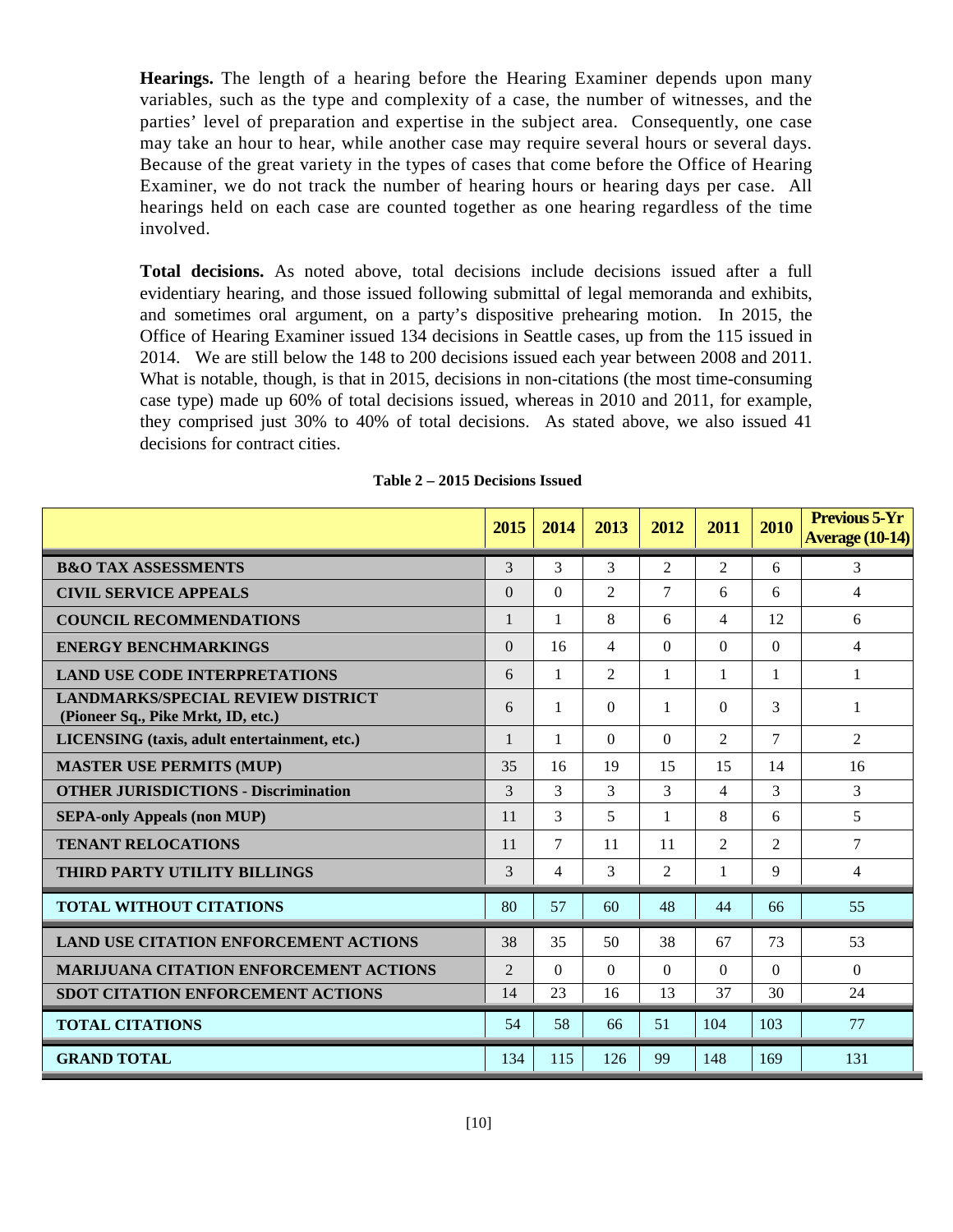# **Non-Citation Decisions Issued**

The number of non-citation cases proceeding to decision started strong at the beginning of 2015 and kept up the pace throughout the year. It was the first time in many years that the office hired a pro tem examiner to handle a case. We issued 80 non-citation decisions in 2015.

The number of **tax assessment** decisions issued in 2015 remained low (3), as it has since 2011. And there were no **civil service** decisions issued by the office last year.

**Recommendations to Council** on land use actions involve the same hearing, research, record review and writing time required for MUP decisions and are included in the total decision figures in Tables 2 and 3. Recommendations remained low in 2015, with just 1 being issued. It addressed a new master plan for the Swedish Medical Center Cherry Hill campus and is currently before the Council.

There were no **discrimination and no energy benchmarking** appeal decisions issued in 2015. Sixteen were issued in 2014, but we anticipated that, as building owners became familiar with the energy benchmarking process and the computer program used for reporting, there would be fewer of these appeals.

Over the last ten years, there have normally been between one and four decisions issued on appeals of **Land Use Code interpretations.** But in 2015, we issued 6 interpretation decisions.

**Landmarks/special districts** appeals have also been low in recent years but increased in 2015 to 6. All concerned proposals in special districts, rather than landmarks: Pike Place Market; Columbia City; and Pioneer Square.

As in 2014, we issued just one decision in a **licensing** appeal. The case involved a decision by FAS not to renew a tow truck company's license.

**MUP** appeals generated 35 decisions in 2015, which is approximately double the number issued in any of the five preceding years. We have not issued that many MUP decisions since 2008. Decisions issued in **SEPA-only** appeals (11) were also high. We have not issued that many since 2003.

We issued 11 decisions in appeals of the denial of **tenant relocation assistance**, consistent with the number issued in 2013 and 2012, but higher than the 7 issued in 2014.

Just 3 decisions were issued on **third party utility billing** complaints, which is consistent with all prior years shown on the table except 2010, when we issue 9 decisions in this case type.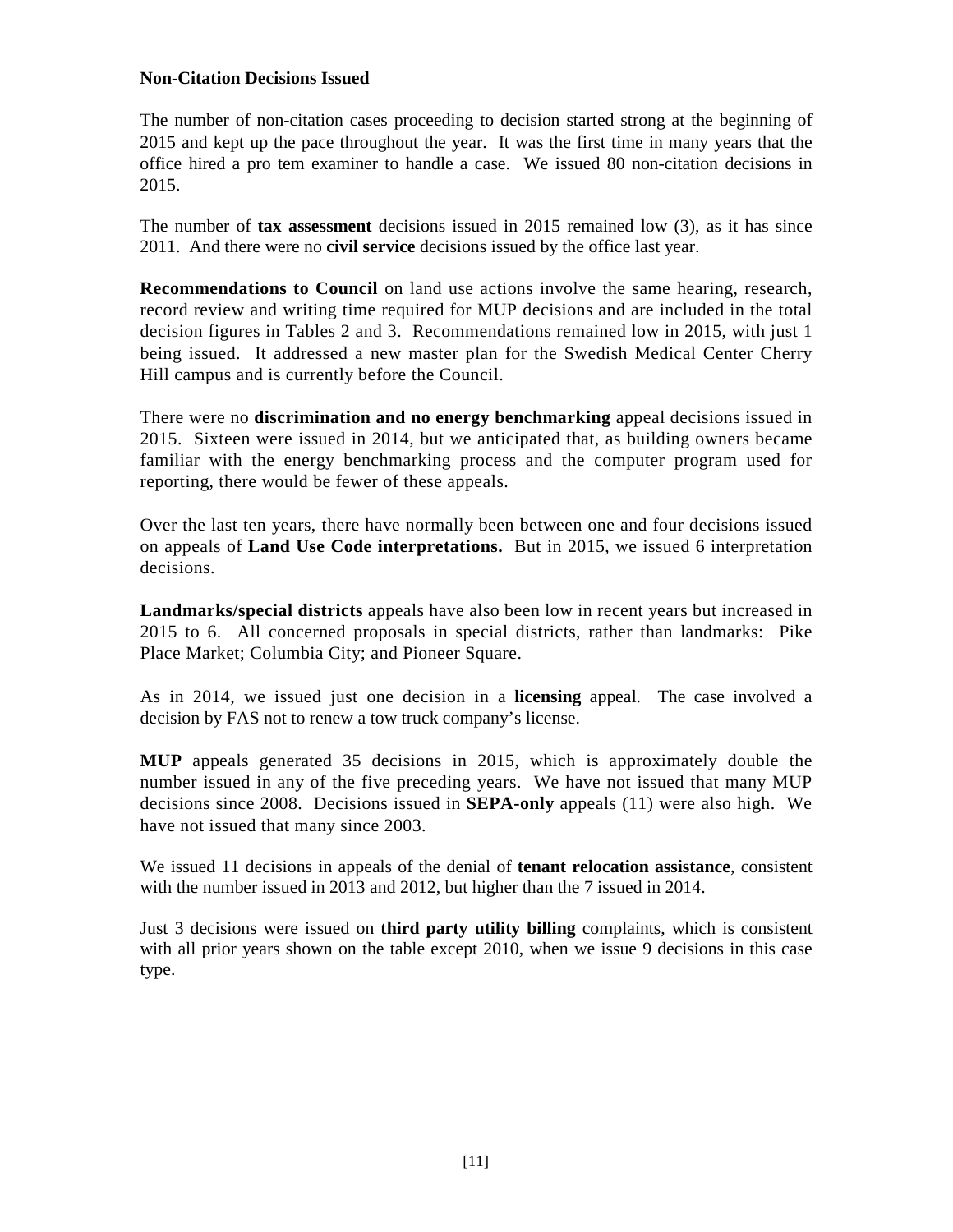## **2015 Non-Citation Decisions Issued by Type**



## **Citation Decisions Issued**

During the last five years, both land use/noise and SDOT citation decisions have shown an overall decline. Although the number of both types of citations filed increased in 2015, citation decisions issued in 2015 continued the downward trend of the last several years. Just 54 citation decisions were issued, which is consistent with the last three years, but well below the previous five-year average of 77.

In **Land Use/Noise Code citation** appeals, 38 decisions were issued, similar to the 35 issued in 2014 but below the previous five-year average of 53. In **SDOT citation** appeals, just 14 decisions were issued, down from the number issued during the two prior years and from the previous five year average of 24. Two decisions were issued in **marijuana citation** cases.

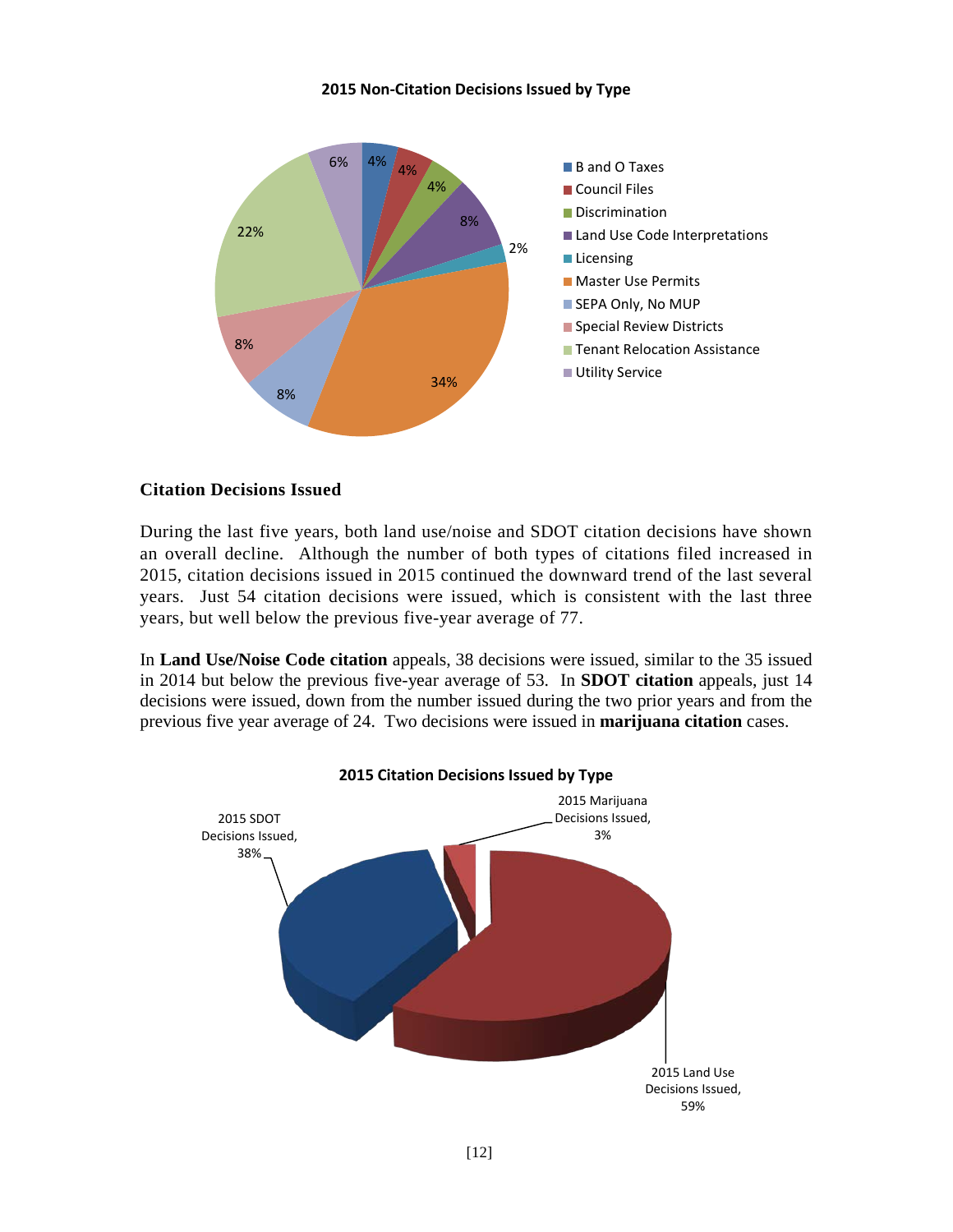# **Disposition of Appeals to the Hearing Examiner**

At the request of the Council, the Office of Hearing Examiner includes in the Annual Report a breakdown of the outcome of cases appealed to the Hearing Examiner. Table 4 shows the disposition of appeals by type of case, and is followed by an explanation of the standard of review the Examiner must use for each type.

In appeals for which the Examiner issued a final order or decision, the Examiner affirmed the Department's decision 51 percent of the time, reversed, remanded or modified the Department's decision 45 percent of the time, and dismissed the appeal on procedural grounds 4 percent of the time.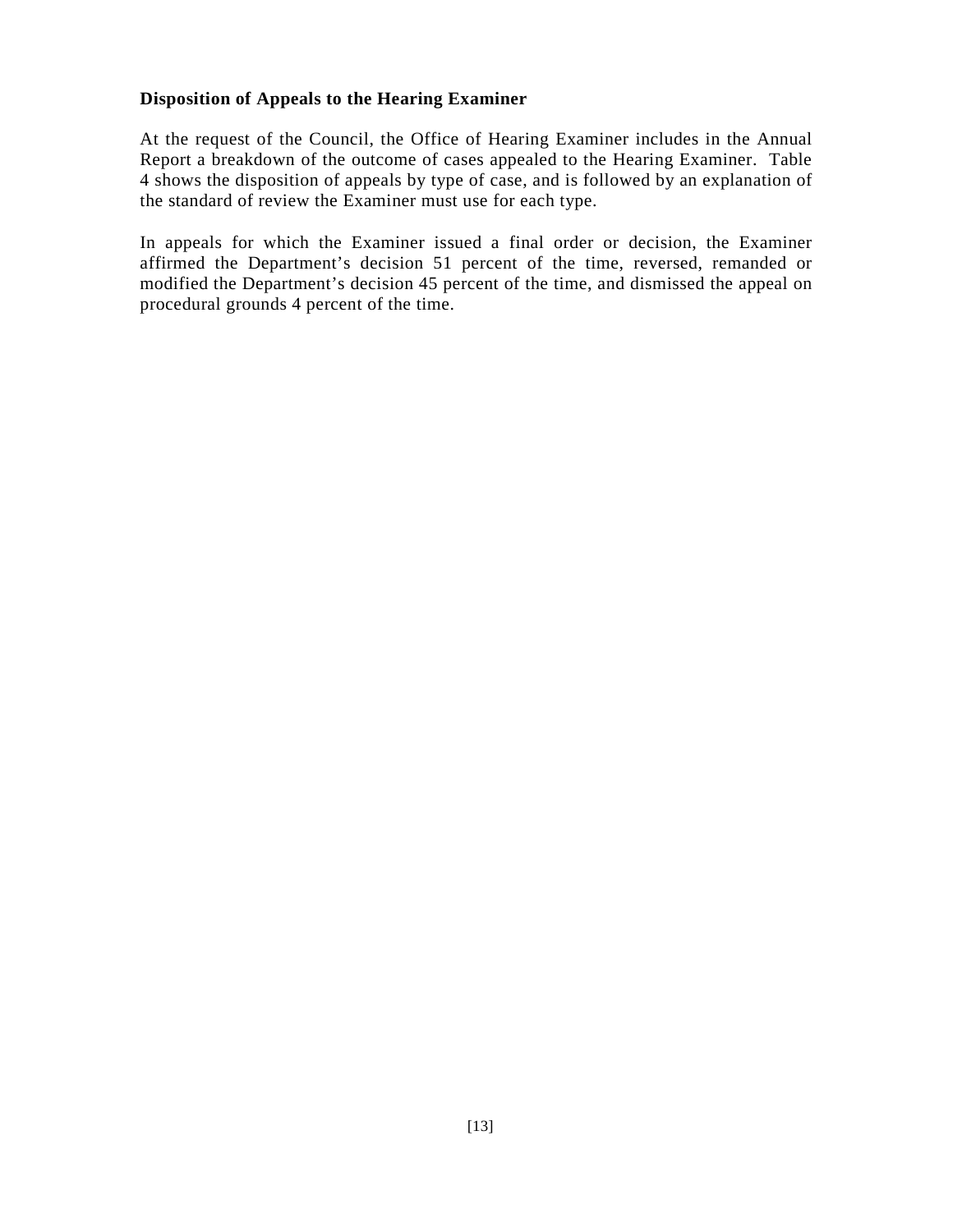|                                   | 2015 Cases Filed                                |                              |                                 | 2015 Case Disposition |                               |                                            |                                      |                                                 |
|-----------------------------------|-------------------------------------------------|------------------------------|---------------------------------|-----------------------|-------------------------------|--------------------------------------------|--------------------------------------|-------------------------------------------------|
|                                   | <b>Pending Cases at</b><br><b>Start of Year</b> | <b>Cases</b><br><b>Filed</b> | <b>Total</b><br><b>Caseload</b> | <b>Cases Heard **</b> | <b>Decisions</b><br>Issued ** | <b>Cases Dismissed</b><br>(No Hearing)     | <b>Defaults Issued</b><br>(Untimely) | <b>Pending Cases at</b><br><b>End of Year</b>   |
| <b>B &amp; O TAX ASSESSMENTS</b>  | 3                                               | 6                            | 9                               | $\overline{2}$        | 3                             | 4                                          | $\mathbf 0$                          | 3                                               |
| <b>COUNCIL RECOMMENDATIONS</b>    | $\Omega$                                        | 3                            | 3                               | $\overline{2}$        | $\mathbf{1}$                  | $\Omega$                                   | $\Omega$                             | $\mathbf{1}$                                    |
| <b>DISCRIMINATION</b>             | $\mathbf 0$                                     | $\overline{7}$               | $\overline{7}$                  | 2                     | 3                             | 3                                          | $\mathbf 0$                          | 2                                               |
| <b>GRADING &amp; DRAINAGE</b>     | $\mathbf{1}$                                    | $\mathbf 0$                  | $\mathbf{1}$                    | $\mathbf 0$           | $\Omega$                      | $\mathbf{1}$                               | $\Omega$                             | $\Omega$                                        |
| <b>HEALTH CODES</b>               | $\mathbf 0$                                     | $\overline{1}$               | $\mathbf{1}$                    | $\mathbf 0$           | $\mathbf 0$                   | $\mathbf{1}$                               | $\mathbf 0$                          | $\mathbf 0$                                     |
| <b>INTERPRETATION*</b>            | 2                                               | 3                            | 5                               | $\overline{4}$        | 6                             | $\overline{1}$                             | $\mathbf 0$                          | $\mathbf 0$                                     |
| <b>LICENSING</b>                  | $\mathbf{1}$                                    | 3                            | $\overline{4}$                  | $\mathbf{1}$          | $\mathbf{1}$                  | 3                                          | $\mathbf 0$                          | $\mathbf 0$                                     |
| MASTER USE PERMIT (MUP)*          | 9                                               | 33                           | 42                              | 25                    | 35                            | 10                                         | $\mathbf 0$                          | $\overline{7}$                                  |
| SEPA-ONLY*                        | $\mathbf{1}$                                    | 10                           | 11                              | 5                     | 11                            | $\overline{4}$                             | $\mathbf 0$                          | 2                                               |
| <b>SPECIAL REVIEW DISTRICTS*</b>  | $\mathbf 0$                                     | $\overline{7}$               | $\overline{7}$                  | $\overline{4}$        | 6                             | $\mathbf{1}$                               | $\mathbf 0$                          | 2                                               |
| <b>TENANT RELOCATION</b>          | $\mathbf{1}$                                    | 14                           | 15                              | 11                    | 11                            | 3                                          | $\mathbf 0$                          | $\mathbf{1}$                                    |
| THIRD PARTY BILLING*              | $\mathbf{1}$                                    | 3                            | $\overline{4}$                  | 3                     | 3                             | $\mathbf{1}$                               | 0                                    | 0                                               |
| <b>TOTAL</b>                      | 19                                              | 90                           | 109                             | 59                    | 80                            | 32                                         | $\mathbf{0}$                         | 18                                              |
| <b>CITATION ENFORCEMENT</b>       | <b>Pending Appeals</b><br>at Start of Year      | <b>Cases</b><br><b>Filed</b> | <b>Total</b><br><b>Caseload</b> | <b>Cases Heard</b>    | <b>Decisions</b><br>Issued ** | <b>Cases Dismissed</b><br>(No Hearing) *** | <b>Defaults</b><br><b>Issued</b>     | <b>Pending Appeals at</b><br><b>End of Year</b> |
| DPD (Land Use & Noise Code)       | 47                                              | 324                          | 371                             | 43                    | 38                            | 45                                         | 258                                  | 25                                              |
| <b>FAS (Marijuana Businesses)</b> | $\mathbf 0$                                     | 18                           | 18                              | 2                     | $\overline{2}$                | $\mathbf{1}$                               | 13                                   | $\overline{2}$                                  |
| SDOT (Use of Public Property)     | 16                                              | 145                          | 161                             | 14                    | 14                            | 46                                         | 88                                   | 13                                              |
| <b>TOTAL CITATIONS</b>            | 63                                              | 487                          | 550                             | 59                    | 54                            | 92                                         | 359                                  | 40                                              |
| <b>TOTAL INCLUDING CITATIONS</b>  | 82                                              | 577                          | 659                             | 118                   | 134                           | 124                                        | 359                                  | 58                                              |

\* indicates some cases in category may have multiple hearings or decisions

\*\* indicates some cases in category were pending from prior years or will carry-over into subsequent years

\*\*\* indicates rescinded citations, posthumous dismissals, or fines paid prior to default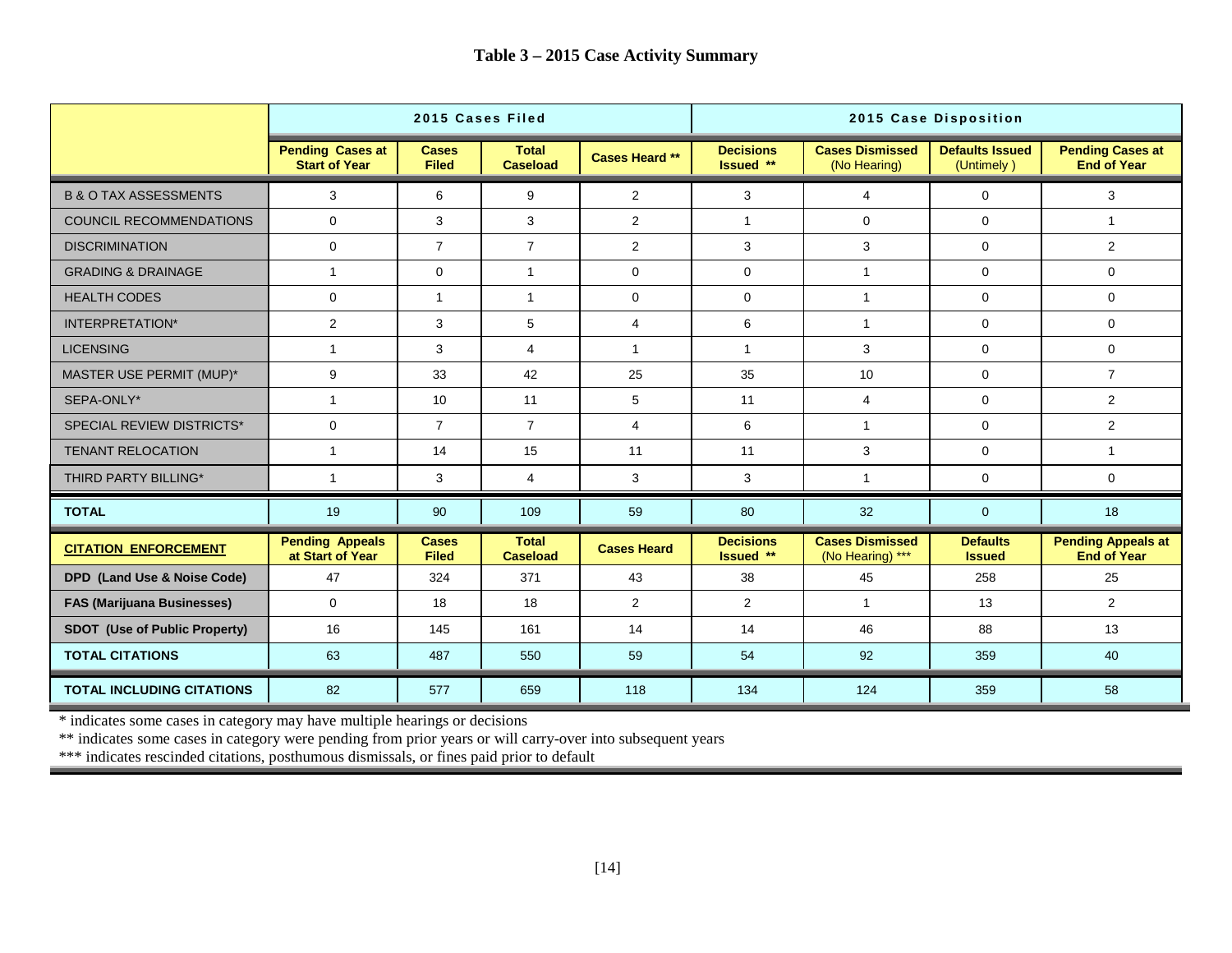|  | Table 4 - Disposition of Appeals* |  |
|--|-----------------------------------|--|
|--|-----------------------------------|--|

|                                  | <b>Affirmed</b> | Affirmed, as<br><b>Modified</b> | <b>Affirmed, Penalty</b><br><b>Mitigated</b> | <b>Reversed</b> | <b>Remanded</b> | <b>Dismissed</b> | <b>Total</b> |
|----------------------------------|-----------------|---------------------------------|----------------------------------------------|-----------------|-----------------|------------------|--------------|
| <b>B &amp; O TAX ASSESSMENTS</b> |                 |                                 |                                              |                 |                 |                  |              |
| <b>INTERPRETATION</b>            |                 |                                 |                                              | $\mathbf{2}$    |                 |                  |              |
| LANDMARKS/SPECIAL REVIEW         | $\mathbf{2}$    |                                 |                                              |                 | $\mathbf{2}$    |                  |              |
| <b>LICENSING</b>                 |                 |                                 |                                              |                 |                 |                  |              |
| MASTER USE PERMIT                | 10              | 5                               |                                              |                 |                 |                  | 17           |
| SEPA-ONLY                        | 4               |                                 |                                              |                 |                 |                  |              |
| <b>TENANT RELOCATION</b>         | 10              |                                 |                                              |                 |                 |                  | 11           |
| <b>Sub-Total</b>                 | 29              | 5                               |                                              | 5               | 4               |                  | 43           |
| DPD (Land Use Code)              | 12              |                                 | 23                                           |                 |                 | 3                | 38           |
| FAS (Marijuana Businesses)       |                 |                                 |                                              |                 |                 |                  |              |
| SDOT (Use of Public Property)    |                 |                                 |                                              |                 |                 |                  | 14           |
| <b>Sub-Total</b>                 | 20              |                                 | 30                                           |                 |                 | Δ                | 54           |
| <b>Total</b>                     | 49              |                                 | 30                                           |                 |                 |                  | 97           |

**\*Includes only final decisions on appeals. Does not include decisions on subdivision applications, third party billing complaints, or recommendations to the City Council.**

## **Standards of Review for Appeals by Case Type**

#### **Business and Occupation Tax Appeals**

The Director's assessment or refund denial "shall be regarded as prima facie correct, and the person shall have the burden to prove that the tax assessed or paid by him is incorrect". (SMC 5.5.55.140)

#### **Interpretation Appeals**

 "The interpretation of the Director shall be given substantial weight, and the burden of establishing the contrary shall be upon the appellant." (SMC 23.88.020.G)

#### **Licensing Appeals (Towing)**

No Code provision on burden of proof. Defaults to Hearing Examiner Rule 3.17: "The department must make a prima facie showing that its decision or action complies with the law authorizing the decision or action." The appellant must then show by a preponderance of the evidence that the department's decision or action does not comply with the applicable law.

#### **Master Use Permit Appeals (most land use permits and most SEPA appeals)**

The appeal "shall clearly identify each component of a … permit being appealed" and state "specific objections to the Director's decision and the relief sought". The Director's decision "shall be given substantial weight, except for determinations on variances, conditional uses, and special exceptions, which shall be given no deference." (SMC 23.76.022)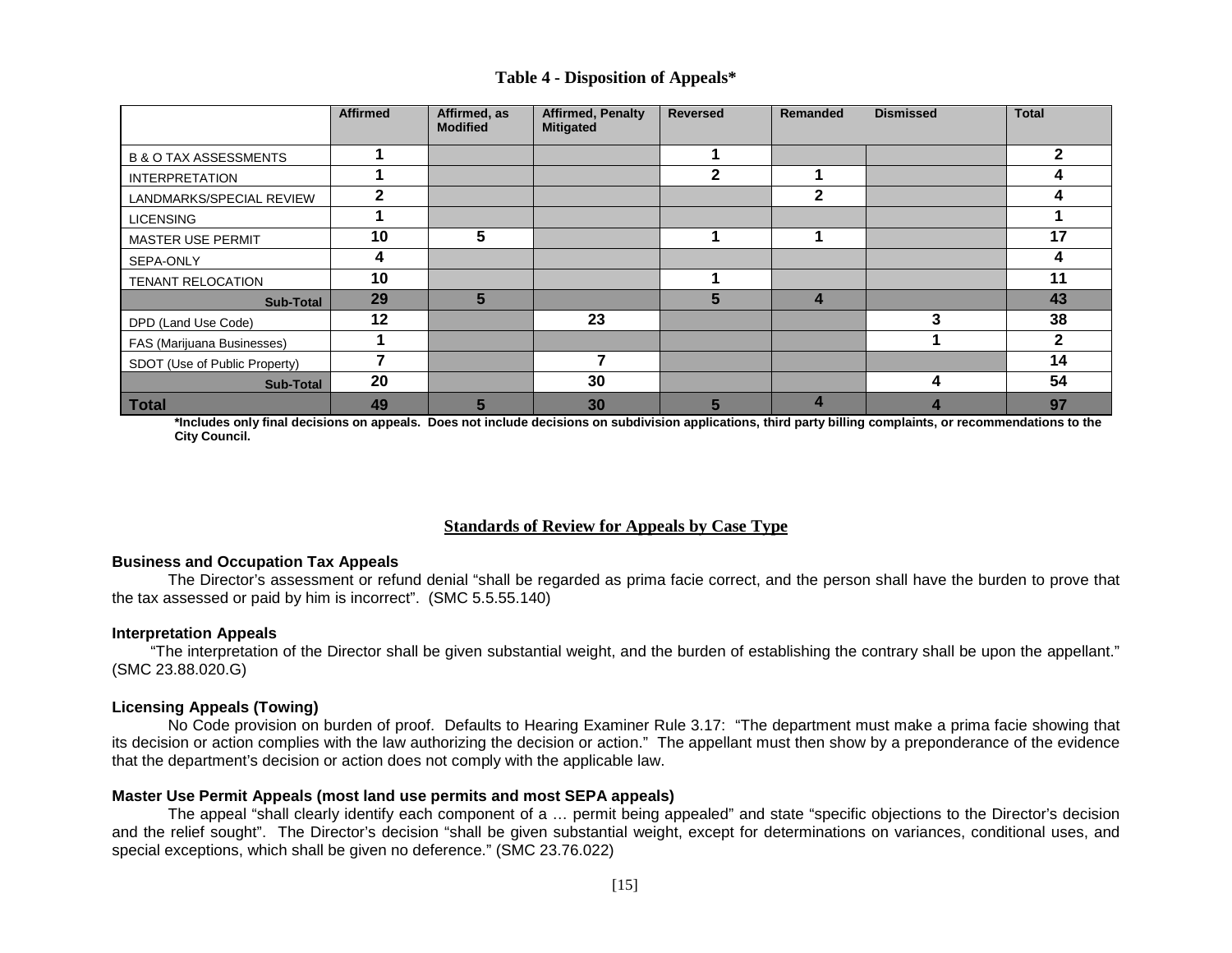#### **SEPA Only Appeals (no MUP)**

"The determination appealed from shall be accorded substantial weight and the burden of establishing the contrary shall be upon the appealing party." (SMC 25.05.680)

#### **Special Review District Appeals (Pike Place Market, Pioneer Square, etc.)**

Varies by district. For example: Pike Place Market, SMC 25.24.080 - "Hearing Examiner may reverse or modify the action of the Commission only if the Hearing Examiner finds that the action of the Commission violates the terms of the Code or rules, regulations or guidelines adopted" pursuant to it; Pioneer Square, SMC 23.66.030 - "The decision appealed may be reversed or modified only if the Hearing Examiner finds that the Department of Neighborhoods Director's decision was arbitrary and capricious."

#### **Tenant Relocation Assistance Appeals**

No Code provision on burden of proof. Defaults to Hearing Examiner Rule 3.17: "The department must make a prima facie showing that its decision or action complies with the law authorizing the decision or action." The appellant must then show by a preponderance of the evidence that the department's decision or action does not comply with the applicable law.

#### **Citation Appeals (DPD/Land Use Code, SDOT/Use of right-of-way, FAS/Marijuana Businesses)**

The certified citation "shall be prima facie evidence that a violation occurred and that the person cited is responsible. The certified [citation] of the inspector … and any other evidence accompanying the report shall be admissible without further evidentiary foundation. Any certifications or declarations authorized under RCW 9A.72.085 shall also be admissible without further evidentiary foundation. The person cited may rebut the [DPD/SDOT/FAS] evidence and establish that the cited violation(s) did not occur or that the person contesting the citation is not responsible for the violation. If the citation is sustained at the hearing, the Hearing Examiner shall enter an order finding that the person cited committed the violation and impose the applicable penalty. (SMC 23.91.012, SMC 15.91.012, SMC 6.500.170)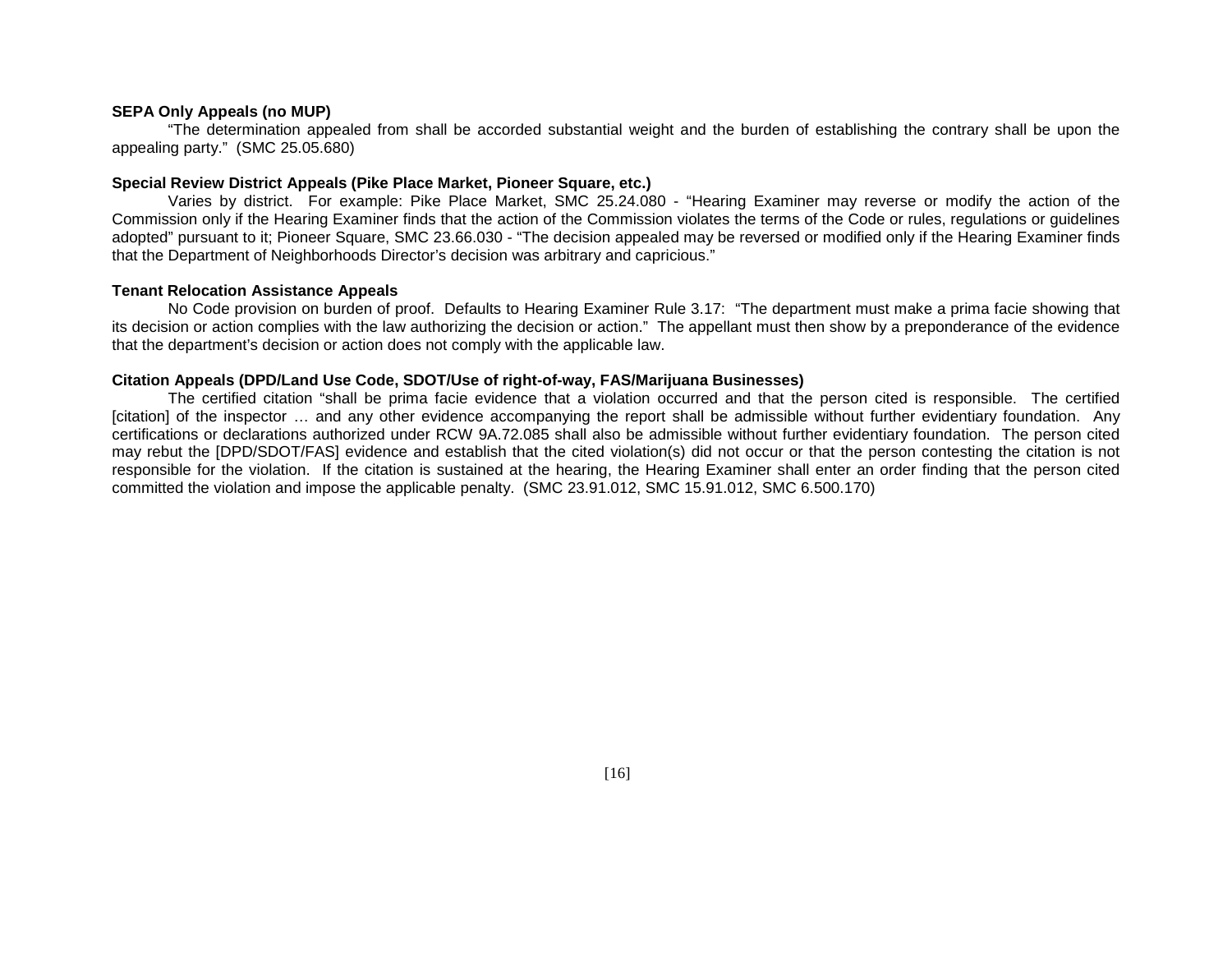#### **HEARING EXAMINER JURISDICTIONS**

**LAND USE & ENVIRONMENTAL** [Administered by Department of Construction and Inspections]] Appeals: Commute Trip Reduction (SMC 25.02.080)[Admin. by SDOT] Downtown Housing Maintenance (SMC 22.220.140) Denial or Revocation of Rental Housing Registration (SMC 22.214.045) Environmental Determinations (SMC 25.05.680)[Admin. by any City dept. as lead agency] Determinations of Non-Significance(DNS)/ No EIS required (SMC 25.05.340) Determinations of EIS Adequacy (SMC 25.05, Subchp. IV) SEPA Conditions (SMC 25.05.660) Environmentally Critical Areas Conditional Use (SMC 25.09.260) Reasonable Use Exception (SMC 25.09.300) Variance (SMC 25.09.160, 25.09.180, 25.09.280) Habitable Building Standards Variances (SMC 22.206.217) Housing & Building Maintenance Code Violations (SMC 22.208.050) Land Use Code Citations (SMC 23.91.006) Land Use Code Interpretations (SMC 23.88.020) Master Use Permit [Type II] decisions (SMC 23.76.06, SMC 23.76.022): Administrative Conditional Uses Consistency with Planned Action Ordinance and EIS Design Review Downtown Planned Community Developments Establishing Light Rail Transit Facilities Establishing Monorail Transit Facilities Major Phased Developments Short Subdivisions Special Exceptions Temporary Uses Variances Noise Code Variances (SMC 25.08.610, SMC 25.08.655) Noise Code Citations (SMC 25.08.910) Pioneer Square Minimum Maintenance Violations (SMC 25.28.300) Relocation Assistance: (City action causes displacement) (SMC 20.84.225, SMC 20.84.640) Stop Work Orders (SMC 23.76.034) Stormwater, Grading & Drainage exceptions (SMC 22.800.040) Tenant Relocation Assistance Eligibility Determinations (SMC 22.210.150) Weed and Vegetation Citations (SMC 10.52.032) [Admin. by DPD] Land use decisions on Type III applications Subdivisions (SMC 23.76.024 and SMC 23.22.052) Recommendations to City Council on Type IV applications (SMC 23.76.036, SMC 23.76.052): Council Conditional Uses

Major Amendment to Property Use and Development Agreement (SMC 23.76.058) Major Institution Master Plans (SMC 23.69.030) Public Facilities Rezone Applications (SMC 23.34)

**SCHOOL REUSE & DEPARTURES** [Administered by Department of Neighborhoods] School Development Standard Departures (SMC 23.79.012) within MUP decision School Reuse/SUAC (SMC 23.78.014) within MUP decision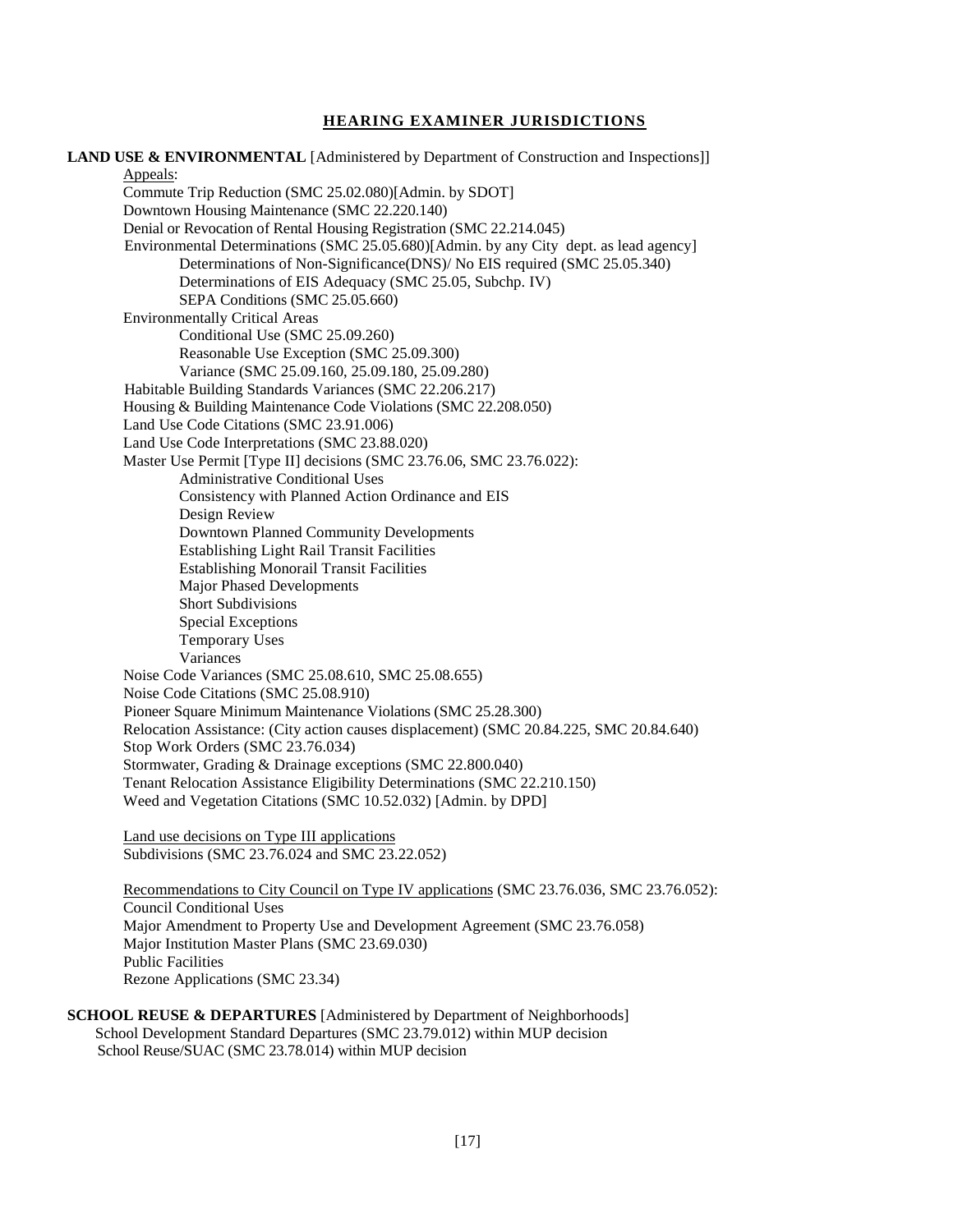**CIVIL RIGHTS** [Administered by the Office for Civil Rights] Employment Discrimination Complaints (SMC 14.04.170) Fair Housing/Business Practice Complaints (SMC 14.08.170) Public Accommodations Complaints (SMC 14.06.110) Fair Contracting Practices (SMC 14.10.120) Paid Sick/Safe Leave Appeals (SMC 14.16.085) Fair Chance Employment Appeals (SMC 14.17.065) Minimum Wage Appeals (SMC 14.19.085) Wage Theft Appeals (SMC 14.20.065)

#### **LANDMARKS AND SPECIAL DISTRICTS** [Administered by the Dept. of Neighborhoods]

Certificates of Approval for Designated Landmarks (SMC 25.12.740) Landmark Controls & Incentives (SMC 25.12.530) [Recommendations to City Council] Landmarks Code Interpretations (SMC 25.12.845) Special Review Districts' Certificate of Approval and Code Interpretations Ballard Avenue Landmark District (SMC 25.16.110 & SMC 25.16.115) Columbia City Landmark District (SMC 25.20.110 & SMC 25.20.115) Fort Lawton Landmark District (SMC 25.21.130 & 25.21.135) Harvard Belmont Landmark District (SMC 25.22.130 & SMC 25.22.135) International District (SMC 23.66.030) Pike Place Market Historical District (SMC 25.24.080 & SMC 25.24.085) Pioneer Square Historical District (SMC 23.66.030)

#### **HEALTH AND PUBLIC SAFETY CODE VIOLATIONS**

Graffiti Nuisance Violations (SMC 10.07.050) [Administered by Seattle Public Utilities] Health Code Permit Actions (SMC 10.01.220) [Admin. by Seattle-King County Public Health] Infectious Waste Management Ordinance Violations (SMC 21l43l090) [Admin. by Seattle-King County Public Health] Public Nuisance Abatements (SMC 10.09.100) [Administered by Seattle Police Department] Radiofrequency Radiation Ordinance Violations (SMC 25.10.540) [Admin. by Seattle-King County Public Health]

#### **CITY TAXES AND LICENSES** [Admin. by Financial and Admin. Serv., Revenue & Consumer Affairs]:

Admission Tax Exemptions (SMC 5.40.028, SMC 5.40.085) All Ages Dance and Venues (SMC 6.295.180) Bond Claims (SMC 6.202.290) Business and Occupation and other Tax Assessments (SMC 5.55.140) Horse Drawn Carriage Licenses (SMC 6.315.430) License Denials, Suspensions & Revocations (SMC 5.55.230, SMC 6.02.080, SMC 6.02.285, SMC 6.214.320, SMC 6.02.290, SMC 6.202.240, SMC 6.202.270, Chap. 6.500 SMC) Animal Control: Animal License Denials (SMC 9.25.120) Determinations of Viciousness/Order of Humane Disposal (SMC 9.25.036) Adult Entertainment (SMC 6.270) For-Hire Vehicles & Drivers (SMC 6.310.635) Gas Piping (SMC 6.430.210) Panorama and Peepshows (SMC 6.42.080) Refrigeration Systems (SMC 6.410.210) Steam Engineers and Boiler Fireman (SMC 6.420.210) Unit Pricing (SMC 7.12.090) Marijuana Business License Citations (SMC 6.500.170)